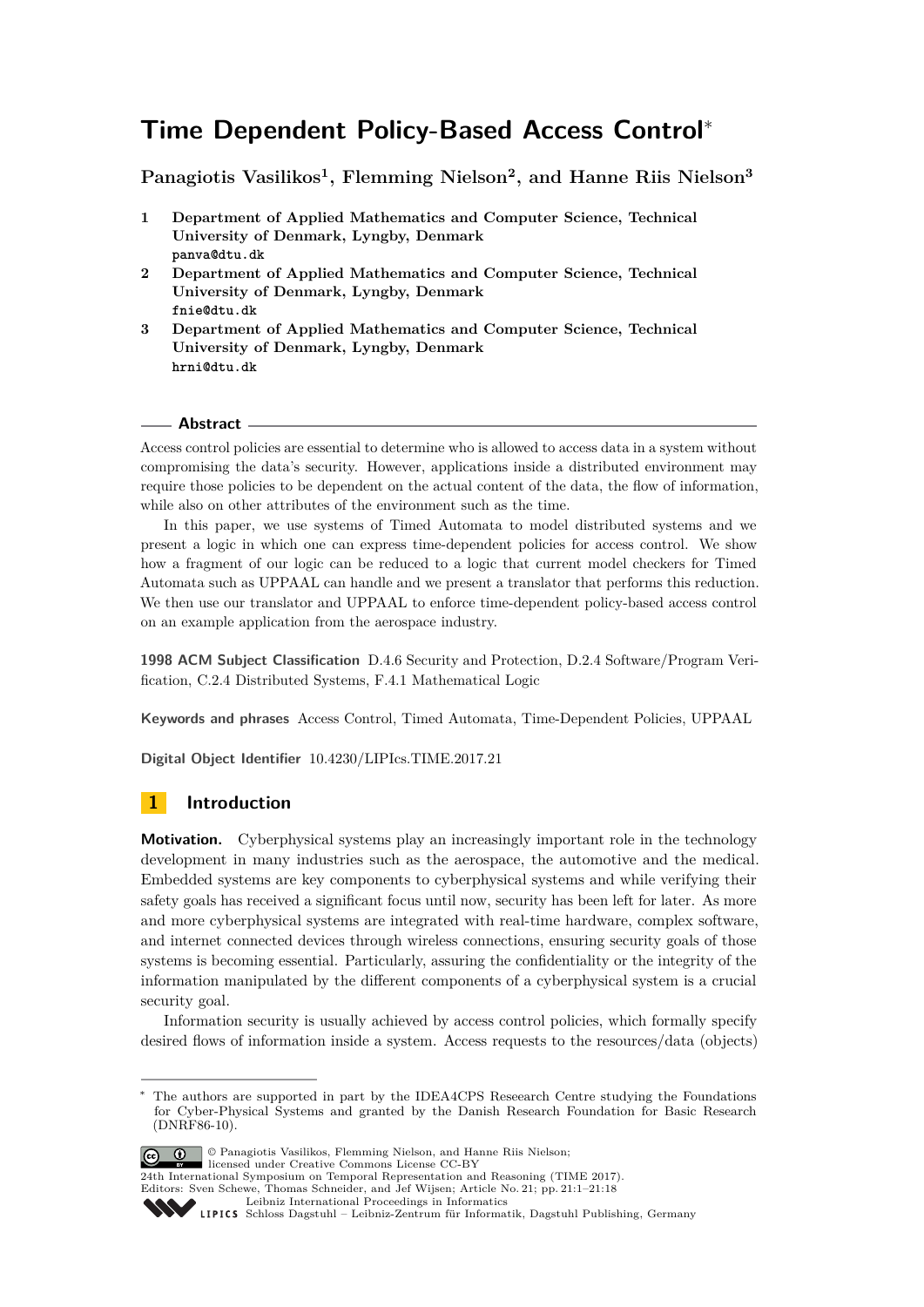#### <span id="page-1-0"></span>**21:2 Time Dependent Policy-Based Access Control**



**Figure 1** The processes and channels of the gateway example.

of the system by users (subjects) are then either denied or allowed by a monitor that enforces the access control policies. The literature offers a vast number of access control models, where among all, the most used in practice are the discretionary access control (DAC) [\[29\]](#page-16-0). mandatory access control (MAC) [\[28\]](#page-16-1) and role-based access control (RBAC) [\[12\]](#page-15-0), while lately a great attention has been given to the attribute-based access control (ABAC) model [\[17\]](#page-16-2), wherein access control may depend on the attributes of the accessed data or the attributes of the environment such as the time.

Although access control policies is a well-established approach for information security at the subject-object level, distributed systems require precise policies that express also the desired information flows that occur at the application level, such as *explicit* flows. As an example, consider the explicit flow from the variable  $y$  to the variable  $x$  that arises from the assignment  $x := y$  and the access control policy "x can only be modified by  $p$ ", where *p* is a trusted process in the system. Although the assignment  $x := y$  executed by *p* does not violate the access control policy of the system, the fact that *p* resides in a distributed environment together with potential bugs inside its source code gives no guarantees that the value of *y* was written by *p*. For instance, the value of *y* could have been influenced by an untrusted process  $p'$  after a communication between  $p$  and  $p'$  and consequently  $p'$  would have also influenced the value of *x*. To see more challenges that arise inside distributed systems consider the work of [\[25\]](#page-16-3) where it illustrates that security policies may need to depend on the actual content of the data, while ABAC [\[17\]](#page-16-2) models also address the need for time-dependent security policies.

**Contribution.** It is natural then to extend the enforcement of safety properties of embedded systems with enforcement of access control policies. The idea is that having an abstract model of an embedded system, one could eliminate possible security violations in the trusted part of the system before the actual run of the system happens. We use *Timed Automata* [\[3,](#page-15-1) [1\]](#page-15-2) to model distributed systems and we specify an information flow instrumented semantics that allows us to record information about the accesses being performed; we call this information a behaviour of the system. To deal with formal definitions of security policies we present a behaviour logic (based on the behaviours of the system) that supports the specification of content, time and information dependent access control policies. Verification of Timed Automata has been successfully achieved by model checkers based on the timed computation tree logic (TCTL) [\[2\]](#page-15-3), and consequently, we propose a reduction of a substantial fragment of our logic to a logic that can be handled by the well-established model checker UPPAAL [\[30\]](#page-16-4). Finally, we present a translator that performs this reduction and we illustrate our development using an example from the aerospace industry. Figure [1](#page-1-0) sketches the example: *A gateway with two processes, each of them produces data for different targets, uses a multiplexer and a demultiplexer to successfully deliver the data to the intended target. The multiplexer merges the data from the producers and sends it to the demultiplexer who is responsible for delivering it to the right target. The target of the data depends both on the time of the system while also on the content of it and thus it is challenging to express the appropriate security policy*. The example is based on the secure gateway presented in [\[22\]](#page-16-5), where a seperation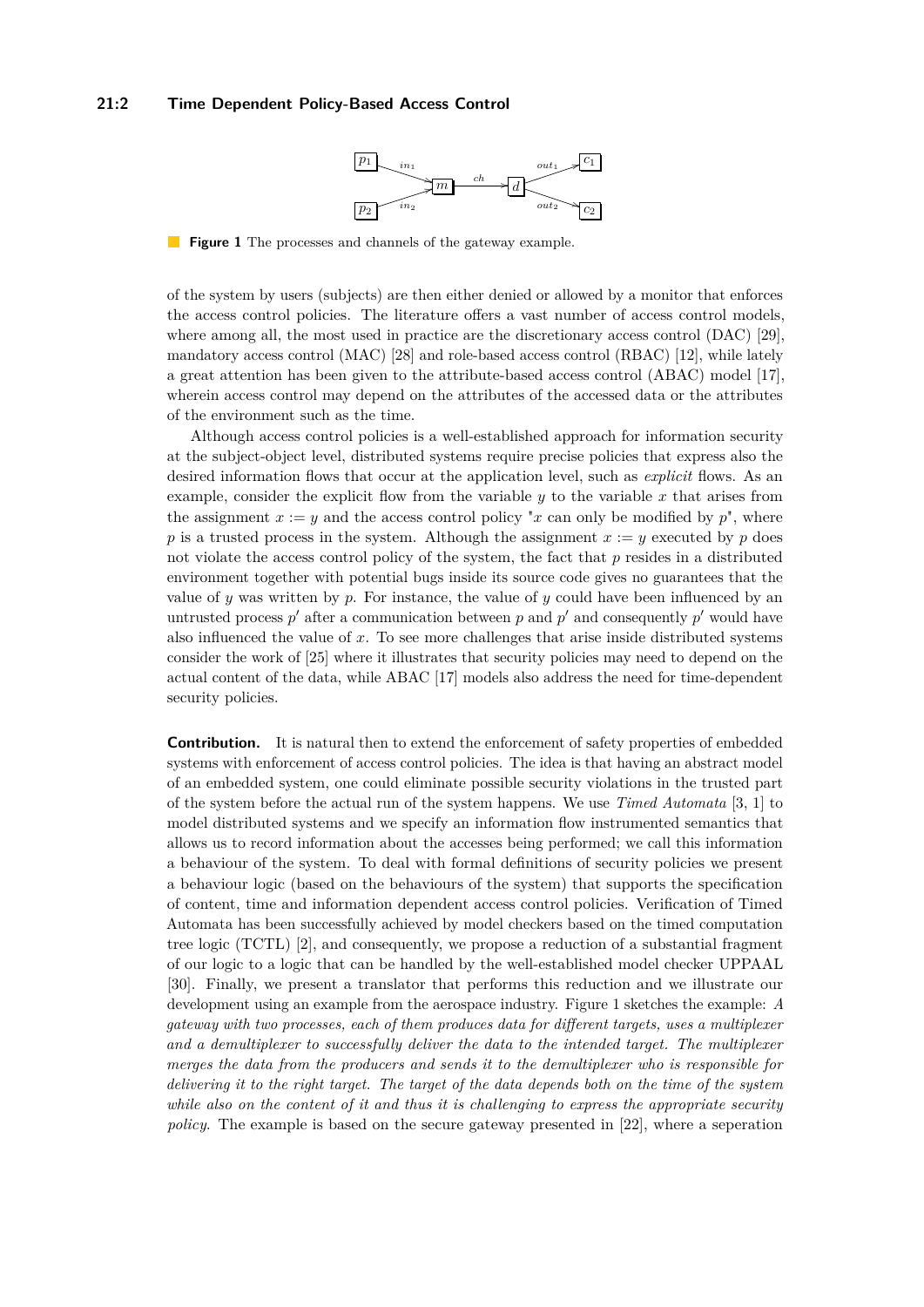kernel is used to allow the accesses to the resources of the system by the system's processes to be *temporal* (based on time) and based on an *information flow policy*. The seperation of the resources is used to ensure that untrusted processes such as passenger's devices can have access to onboard communication systems, without alerting the safe operation of the aircraft.

**Related work.** There are many other papers dealing with access control [\[27,](#page-16-6) [19,](#page-16-7) [15,](#page-15-4) [14,](#page-15-5) [34,](#page-16-8) [32\]](#page-16-9), however without considering time-dependent security policies; a survey of access control models is available at [\[11\]](#page-15-6).

A rich logic that allows reasoning about time-dependent policies, together with a proof checker for the logic is considered in [\[10\]](#page-15-7), however there are no information flow considerations at the application level such as explicit flows. SecPAL [\[5\]](#page-15-8) is another logic that supports time-dependent policies, as well as the encoding of many well-known policy idioms such as DAC, MAC, RBAC, and ABAC, however the enforcement of time constraints is external to the language. A somewhat different approach has been taken in [\[4\]](#page-15-9), where a monitor is used to enforce time-dependent access control, by checking a system's logs that records the different actions of the users in a database system. Our contribution focuses on the challenges of time-dependent access control for embedded systems modeled as Timed Automata.

The work of [\[20\]](#page-16-10) presents a formal specification and verification of the temporal rolebased access control (TRBAC) model [\[6\]](#page-15-10), a flexible model in which the roles of the users of the system are enabled or disabled depending on the time of the system. They then use UPPAAL [\[30\]](#page-16-4) to model a TRBAC system and verify the desired security policies. The same authors of this paper, present in [\[21\]](#page-16-11), an extension of this model which is based on the generalized-TRBAC (GTRBAC) model [\[18\]](#page-16-12). The work of [\[13\]](#page-15-11) considers spatial-TRBAC (STRBAC) models [\[7\]](#page-15-12) in which the rights of the user may depend on the time as well as on the location of the user; again the different roles of the system are modeled as timed automata and verified in UPPAAL. Carlo Combi et.al in [\[9\]](#page-15-13) merges temporal role-based access control with workflows, while in [\[8\]](#page-15-14) he defines access-controlled temporal networks, an extension of the conditional simple temporal networks with uncertainty which allows you to model users and temporal authorization constraints. Although all of those models deal with an important number of access control policies at the subject-object level considering time dependencies, they are not able to express time-dependent policies with information flow considerations that occur at the application level of the system (e.g does a process running on behalf of a user respects the access control policy?).

The work of [\[26\]](#page-16-13) formalizes the timed decentralised label model (TDLM) an extension of the traditional and well-established decentralised label model (DLM) [\[23\]](#page-16-14), which deals with both information flow and time-dependent security policies; however, their work does not consider an enforcement mechanism for the policies. Our key contribution is to develop a logic that allows the specification of time, data's content and information flow dependent policies for access control, and to make use of current model checkers such as UPPALL [\[30\]](#page-16-4) for the enforcement of the policies.

**Organisation.** The remainder of this paper is organized as follows. In Section [2,](#page-3-0) we give the definition of a Timed System (a system of Timed Automata) and in Section [3](#page-4-0) we define an information flow instrumented operational semantics for Timed Systems. Section [4](#page-6-0) presents the syntax and the semantics of our behaviour logic called **BTCTL** (behaviour TCTL) and we illustrate how we can successfully express security policies for our gateway example. In Section [5](#page-9-0) we present the reduction of the **BTCTL** logic to a variation of the TCTL [\[2\]](#page-15-3), called  $TCTL<sup>+</sup>$  and in Section [6](#page-14-0) we present our translator. Finally, in Section [7,](#page-14-1) we give our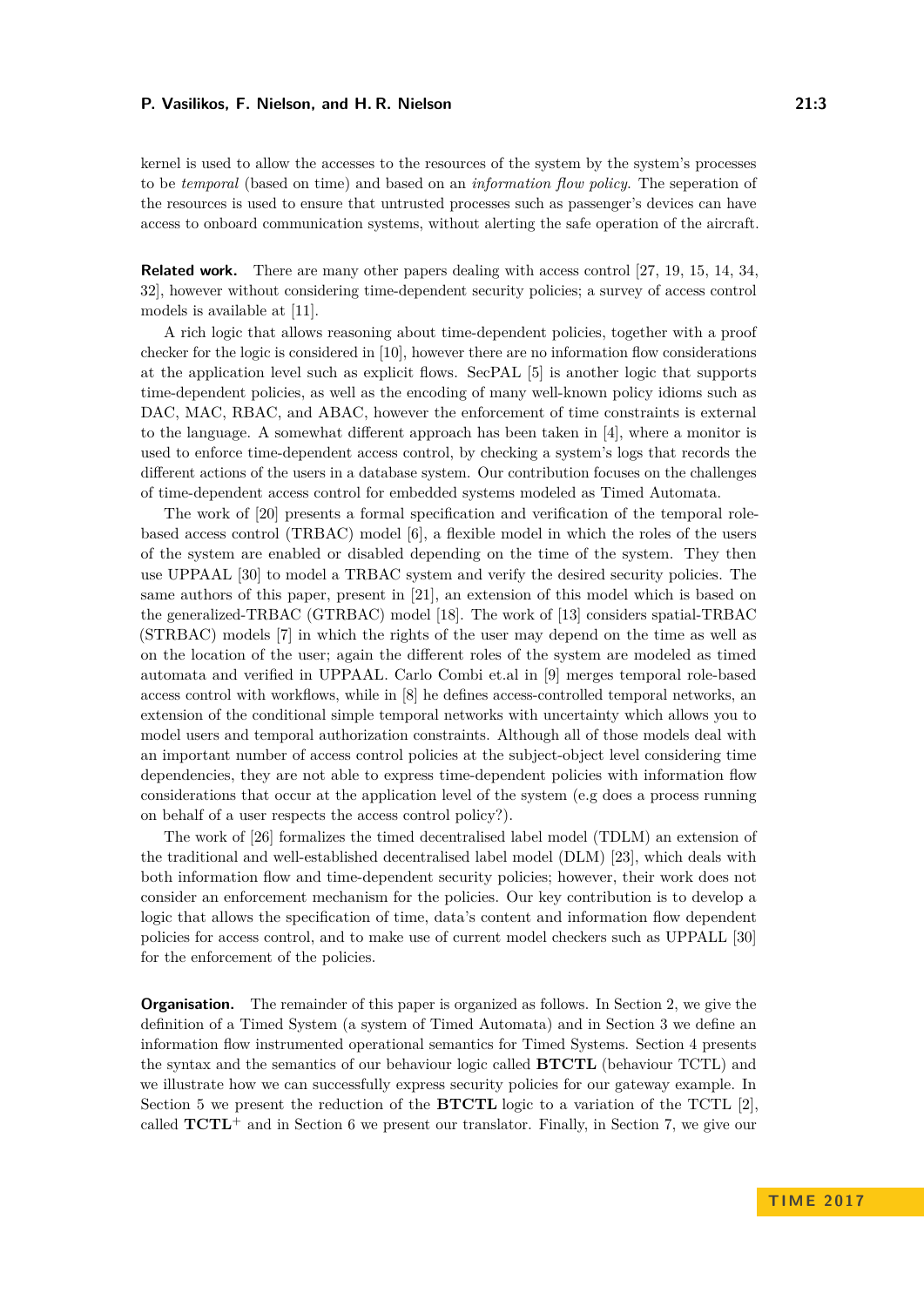#### **21:4 Time Dependent Policy-Based Access Control**

conclusions and we outline our future work, while in appendix A we give the proof of our main theorem.

## <span id="page-3-0"></span>**2 Systems of Timed Automata**

## **2.1 Timed Systems**

A *Timed System T S*

 $p_1 : TA_1 \parallel ... \parallel p_n : TA_n \ (n \geq 1)$ 

which sometimes we will call system, is the parallel composition of *n* timed automata called processes, written as  $TS=(TA_i)_{i\leq n}$ .

The processes are able to exchange information via synchronous message passing, using polyadic channels from the finite set **Chan**. Each of the processes in the timed system, is labelled with a unique identifier  $p \in \mathbf{P} = \{p_1, ..., p_n\}$  and we write  $\mathbf{Var}_p$  and  $\mathbf{Clock}_p$  for the data variables and clocks appearing in the process *p*. We also require that the sets of data variables and clocks for the processes are mutually disjoint  $(\forall i \neq j : \textbf{Var}_{p_i} \cap \textbf{Var}_{p_i})$  $\emptyset \wedge \textbf{Clock}_{p_i} \cap \textbf{Clock}_{p_j} = \emptyset$  and we write  $\textbf{Var} = \bigcup_i \textbf{Var}_{p_i}$  and  $\textbf{Clock} = \bigcup_i \textbf{Clock}_{p_i}$  for the overall data variables and clocks apperaring in the timed system.

## **2.2 Timed Automata**

Formally, we model a *Timed Automaton* [\[3,](#page-15-1) [1\]](#page-15-2) TA as a 4-tuple (*q*◦*,* E*,* I*,* Q) where *q*◦ is the initial location of the automaton, E is a finite set of edges, I is mapping from the automaton's locations to conditions that impose invariants, and Q is the set of the automaton's locations.

The edges are labelled with actions  $g \to act$ :  $\vec{r}$  and take the form  $(q_s, g \to act$ :  $\vec{r}, q_t)$ where the syntax of the *act* is given by

 $act ::= \vec{x} := \vec{e} \mid ch! \vec{e} \mid ch! \vec{x}$ 

and  $q_s \in \mathbb{Q}$  is the source location and  $q_t \in \mathbb{Q}$  is the target location.

Every action  $g \to act: \vec{r}$  consists of a guard g which has to be true in order for the action to be performed and it ends with a reset on the clocks  $\vec{r}$ . The assignment action  $q \rightarrow \vec{x} := \vec{e}$ :  $\vec{r}$ performs multiple assignments  $\vec{x} := \vec{e}$ , while the action  $q \to ch \vec{e}$ :  $\vec{r}$  is used to communicate the data of the expressions in  $\vec{e}$  using the channel *ch* and the action  $q \rightarrow ch$ ?*x*:  $\vec{r}$  is used to receive data and store it in the variables of the vector  $\vec{x}$ . We shall assume that the sequences  $\vec{x}$  and  $\vec{e}$  of data variables and expressions, respectively, have the same length and that  $\vec{x}$  does not contain any repetitions. Finally, we write  $\vec{x}(i)$  (and also  $\vec{e}(i)$ ) for the *i*-th element of the vector  $\vec{x}$  (and  $\vec{e}$  respectively). To cater for special cases of the assignment action, we shall allow to write  $q \to \text{skip}; \vec{r}$  when  $\vec{x}$  (and hence  $\vec{e}$ ) is empty; also for any kind of action we shall allow to omit the guard  $q$  when it equals to tt and to omit the clock resets when  $\vec{r}$  is empty. If it is the case that all of the above take place together we omit the whole action.

<span id="page-3-1"></span>**Example 1.** The timed system of our gateway example is given in Figure [2.](#page-4-1) The timed system consists of six processes  $P = \{p_1, p_2, m, d, c_1, c_2\}$ . Two producers  $p_1$  and  $p_2$  send their data via the channels  $in_1$  and  $in_2$  respectively. The multiplexer *m* collects the data from the producers using the channel *ch* and then forwards it to the demultiplexer *d*, who then distributes it to the consumers  $c_1$  and  $c_2$  via the channels  $out_1$  and  $out_2$  respectively. The access policy that we want to impose here is that the consumers  $c_1$  and  $c_2$  read data only from the producers  $p_1$  and  $p_2$ , respectively.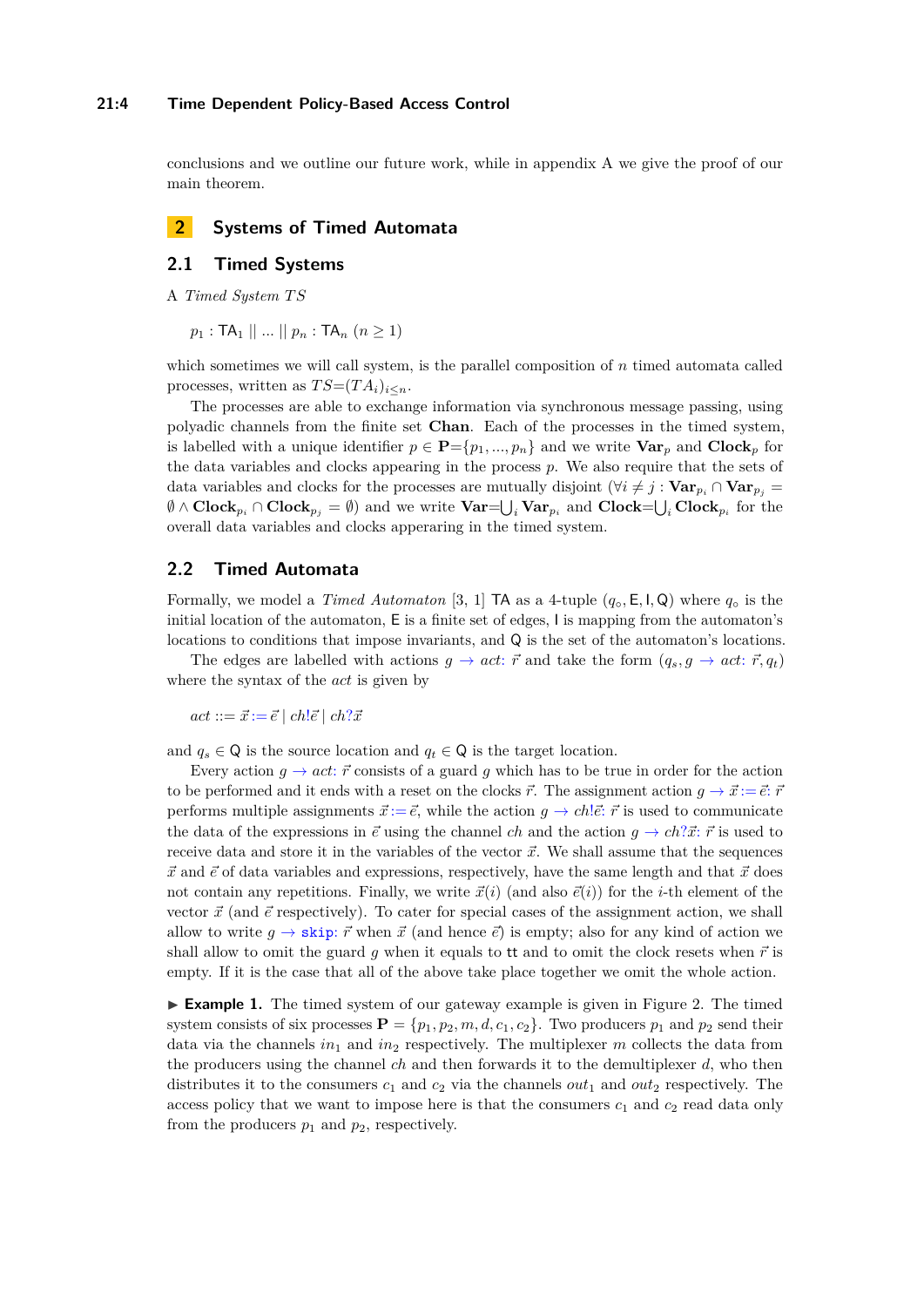<span id="page-4-1"></span>

**Figure 2** The timed system for the gateway example.

We use clocks to model the temporal accesses to the resources of the system as required in [\[22\]](#page-16-5). In particular we use two clocks  $v$  (in the multiplexer) and  $r$  (in the demultiplexer) to model instantaneous transitions (time does not pass) and we use a clock *t* (in the multiplexer) to split the overall execution time of the timed system into periods of 10-time units. In each period the multiplexer *m* reads data from the channel  $in_1$  only whenever  $t \in [0, 7]$ , while it reads data from the channel *in*<sub>2</sub> only whenever  $t \in [5, 10]$ . Whenever  $t \in [5, 7]$  the multiplexer chooses non-deterministically to read either from  $in_1$  or  $in_2$ . The multiplexer then transports the data together with a constant, using the dyadic channel *ch* to the demultiplexer *d*; the constant is used as a mark to indicate the source of the data. Finally, the demultiplexer delivers the data to the right consumer according to the constant.

The expressions *e*, guards *g* and conditions *c* that label the locations are defined as follows using boolean tests *b*:

 $e$  ::=  $e_1 \circ p_a e_2 | x | n$ *b* ::= tt│ff│ $e_1$  op<sub>*r*</sub> $e_2$ │ $\neg b \mid b_1 \wedge b_2$  $g := b | r \log_c n | (r_1 - r_2) \log_c n | g_1 \wedge g_2$ 

 $c$  ::= *b* |  $r \circ p_d n$  |  $(r_1 - r_2) \circ p_d n$  |  $c_1 \wedge c_2$ 

The arithmetic operators  $op_a$  and the relational operators  $op_r$  are as usual. For comparisons of clocks we use the operators  $op_c \in \{<,\leq,=,\geq,>\}$  in guards and the less permissive set of operators  $op_d \in \{<,\leq,=\}$  in conditions.

## <span id="page-4-0"></span>**3 Information Flow Instrumented Semantics**

## **3.1 Behaviours**

The transitions of the timed systems are labeled with behaviours. A *behaviour* records information relevant to the action that has occurred and also information about the processes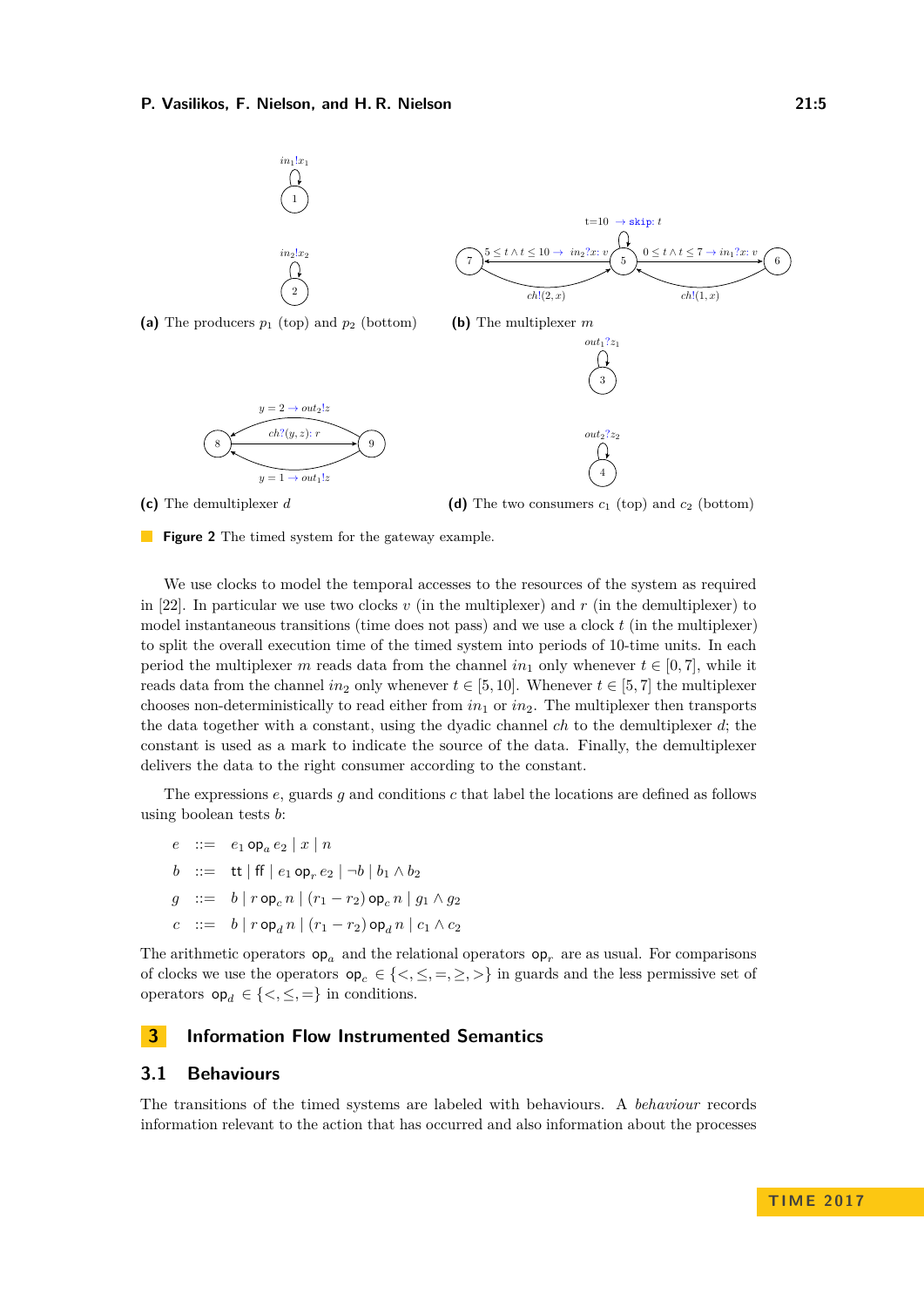that were involved in the action. Formally a behavior takes the form

b ∈ B*local* ∪ B*com*

where

 $\mathcal{B}_{local} = \mathbf{P} \times \overrightarrow{\textbf{Var}} \times \overrightarrow{\textbf{Exp}}$ 

are the behaviours that occur due to assignments and

$$
\mathcal{B}_{com} = \mathbf{P} \times \mathbf{Chan} \times \overrightarrow{\mathbf{Var}} \times \overrightarrow{\mathbf{Exp}} \times \mathbf{P}
$$

are the behaviours that occur due to the communication between two processes. We write <del>Let the behaviours</del> that been due to the communication between two processes. We write<br>**Var** and **Exp** for the sets of vectors with elements over the data variables and arithmetic expressions respectively.

For instance, the local behaviour  $p : (\vec{x}, \vec{e})$  records that the process p has performed an assignment in which the vector  $\vec{e}$  is used to modify the variables of the vector  $\vec{x}$ , while the behaviour  $p : ch(\vec{x}, \vec{e}) : p'$  records that a communication between the processes p (the sender) and  $p'$  (the receiver) has happened, using the channel *ch*, and the vector  $\vec{e}$  is the vector of expressions whose values have been communicated and have been bound to the variables of the vector  $\vec{x}$ .

In all of the behaviours, the vectors that are being used must have the same length while for the delay action we will write the empty behaviour  $\epsilon$ .

## **3.2 Operational Semantics**

To specify the semantics of timed systems, let  $\sigma$  be a state mapping data variables to values (which we take to be integers), let  $\delta$  be a clock assignment mapping clocks to non-negative reals and let  $\kappa$  be a mapping from data variables to sets of processes which we will call *writers*. The mapping  $\kappa$  is used to monitor the explicit flows that occur from the assignments and the communication between two processes in the system; we explain the use of  $\kappa$  in more detail in a while. We then have total semantic functions [[*.*]] for evaluating the expressions, boolean tests, guards, and conditions; we evaluate expressions either with a state  $\sigma$  or the mapping  $\kappa$ , where for the first case the evaluation returns a value and in the second it returns the writers of the expression. The evaluation of boolean expressions only depends on the states, whereas that of guards and conditions also depend on the clock assignments.

The configurations of a timed system  $TS = (TA_i)_{i \le n}$  are of the form  $\langle \vec{q}, \sigma, \delta, \kappa \rangle$ , where  $\vec{q}$ is a vector of nodes and we write  $\vec{q}(i)$  for the *i*-th element of the vector  $\vec{q}$ ,  $\vec{q}[q'/q]$  to substitute the node *q* with the node *q*' in  $\vec{q}$ , we have that  $\forall i : \vec{q}(i) \in \mathsf{Q}_i$  and finally we shall assume that the sets of nodes of the processes are mutually disjoint  $(\forall i \neq j : \mathsf{Q}_i \cap \mathsf{Q}_j = \emptyset)$ .

The transitions of a timed system take the form

 $\langle \vec{q}_s, \sigma, \delta, \kappa \rangle \stackrel{\mathfrak{b}}{\Longrightarrow} \langle \vec{q}_t, \sigma', \delta', \kappa' \rangle$ 

and the initial configurations are of the form  $\langle \vec{q} \cdot \rho, \lambda r.0, \kappa_0 \rangle$  where  $\vec{q} \circ \vec{r}$  is the vector whose elements are the initial locations of the timed automata of the system and  $\kappa_0$  maps each variable to the process that it belongs to  $(\kappa_0(x) = \{p\}$  iff  $x \in \mathbf{Var}_p$ ). The transition relation is given in Table [1.](#page-6-1)

The rule for the assignment, ensures that the guard is satisfied in the starting configuration and updates the mappings  $\sigma$ ,  $\delta$ ,  $\kappa$  and the location of the process  $p_j$  and finally ensures that the invariant is satisfied in the resulting configuration. The behaviour  $p_j : (\vec{x}, \vec{e})$  records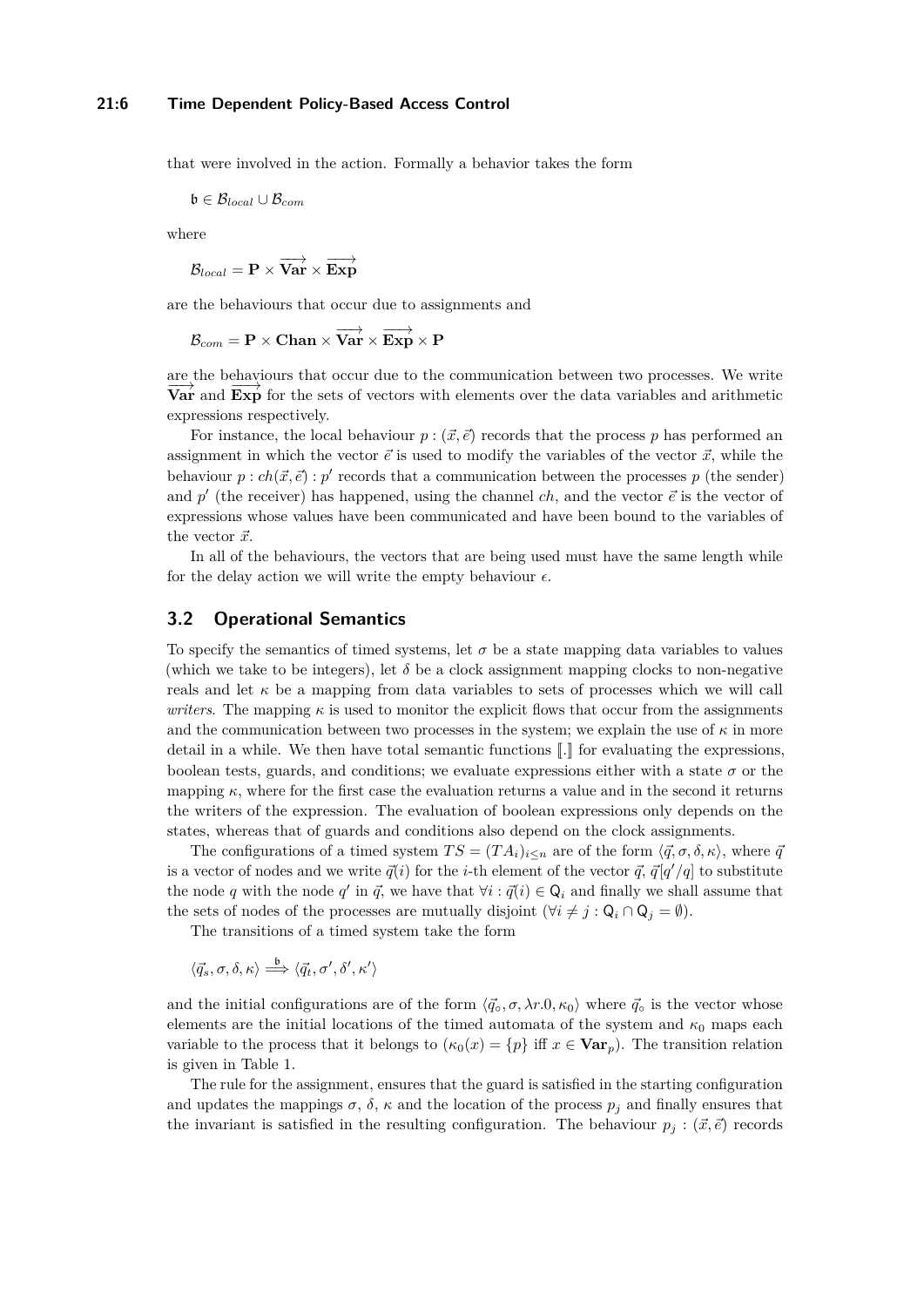<span id="page-6-1"></span>**Table 1** Semantics for Timed Systems.

| $\langle \vec{q}_s,\sigma,\delta,\kappa\rangle\stackrel{p_j:(\vec{x},\vec{e})}{\Longrightarrow}\langle \vec{q}_t,\sigma',\delta',\kappa'\rangle$                                     | $\begin{cases} (q,g\rightarrow \vec{x} \mathbin{:=} \vec{e};\, \vec{r}, q') \text{ is in } \mathsf{E}_j \\ \begin{bmatrix} [g] (\sigma,\delta) = \mathsf{tt} \\ \sigma' = \sigma[\vec{x} \mapsto [\![\vec{e}]\!] \sigma] \end{bmatrix} \\ \text{if } \begin{cases} \delta' = \delta[\vec{r} \mapsto \vec{0}] \\ \delta' = \kappa[\vec{x} \mapsto [\![\vec{e}]\!] \kappa] \\ \vec{q_t} = \vec{q_s} [q'/q] \\ \bigwedge_{i=1}^n [\![\mathsf{I}_i(\vec{q_t}(i))]\!](\sigma',\delta') = \mathsf$ |
|--------------------------------------------------------------------------------------------------------------------------------------------------------------------------------------|----------------------------------------------------------------------------------------------------------------------------------------------------------------------------------------------------------------------------------------------------------------------------------------------------------------------------------------------------------------------------------------------------------------------------------------------------------------------------------------------|
| $\left\langle \vec{q}_{s},\sigma,\delta,\kappa\right\rangle \overset{p_{h}:ch(\vec{x},\vec{e}):p_{l}}{\Longrightarrow}\left\langle \vec{q}_{t},\sigma',\delta',\kappa'\right\rangle$ | $\label{eq:22} \text{if} \; \left\{ \begin{array}{l} h \neq l \\ \left(q_1, g_1 \rightarrow ch l \vec{e};\, \vec{r}_1, q_1'\right) \text{ is in } \mathsf{E}_h \\ \left(q_2, g_2 \rightarrow ch l \vec{x};\, \vec{r}_2, q_2'\right) \text{ is in } \mathsf{E}_l \\ \sigma' = \sigma[\vec{x} \mapsto [\vec{e}]\sigma] \\ \delta' = \left(\delta[\vec{r}_1 \mapsto \vec{0}]\right)[\vec{r}_2 \mapsto \vec{0}] \\ \kappa' = \kappa[\vec{x} \mapsto [\vec{e}]\kappa] \\ \vec{q}_t = \$           |
| $\langle \vec{q}, \sigma, \delta, \kappa \rangle \stackrel{\epsilon}{\Longrightarrow} \langle \vec{q}, \sigma, \delta', \kappa \rangle$                                              | if $\left\{\n\begin{array}{l}\n\exists d > 0 : \delta' = \lambda r.\,\delta(r) + d, \\ \bigwedge_{i=1}^{n} \llbracket \mathbf{l}_i(\vec{q}(i)) \rrbracket(\sigma, \delta') = \mathbf{t} \mathbf{t}\n\end{array}\n\right.$                                                                                                                                                                                                                                                                    |

that the process  $p_j$  is performing an assignment to the vector  $\vec{x}$  using the vector  $\vec{e}$ , and  $\kappa'$ records the information flow that occurs due to this behaviour, by updating the writers of each variable  $\vec{x}(i)$  with the writers of the expression  $\vec{e}(i)$ , where for a single expression  $e'$ ,  $\llbracket e' \rrbracket \kappa = \bigcup_{y \in f^v(e')} \kappa(y)$  and  $fv(e')$  is the set of free variables occuring in *e'*.

To understand the rule for the communication one could see it as an assignment of the form  $\vec{x} := \vec{e}$  where  $\vec{e}$  are the expressions which are used at the channel output action and  $\vec{x}$ the variables that are used in the channel input action.

Finally, the delay rule only modifies the clock assignment with a delay *d* ensuring that the invariant is satisfied in the resulting configuration. The mapping  $\kappa$  remains the same since the delay action produces the empty behaviour  $\epsilon$ .

I **Example 2.** To see how the semantics for the *κ* mapping works, return to Example [1](#page-3-1) and consider the transition

$$
\langle \vec{q}, \sigma, \delta, \kappa \rangle \stackrel{p_1:in_1(x,x_1):m}{\Longrightarrow} \langle \vec{q[6/5]}, \sigma[x \mapsto \sigma(x_1)], \delta[v \mapsto 0], \kappa[x \mapsto \{p_1\}]\rangle
$$

which corresponds to the communication between the the producer  $p_1$  and the multiplexer *m*. We have that  $\vec{q} = (1, 2, 5, 8, 3, 4)$ , and let

$$
\kappa = [x_1 \mapsto \{p_1\}, x_2 \mapsto \{p_2\}, x \mapsto \{m\}, y \mapsto \{m\}, z \mapsto \{d\}, z_1 \mapsto \{c_1\}, z_2 \mapsto \{c_2\}]
$$

and the resulting mapping  $\kappa[x \mapsto \{p_1\}]$  records that  $p_1$  has written its value into the variable *x*, since there is an explicit flow from the variable  $x_1$  to the variable *x* and  $x_1$  has previously been written by  $p_1$ .

## <span id="page-6-0"></span>**4 Time Dependent Policies in BTCTL**

In this section, we present our behaviour based logic **BTCTL** which serves to specify timedependent security policies for access control, based on the behaviours of the system. The access control policies can then be enforced statically before the execution of the system.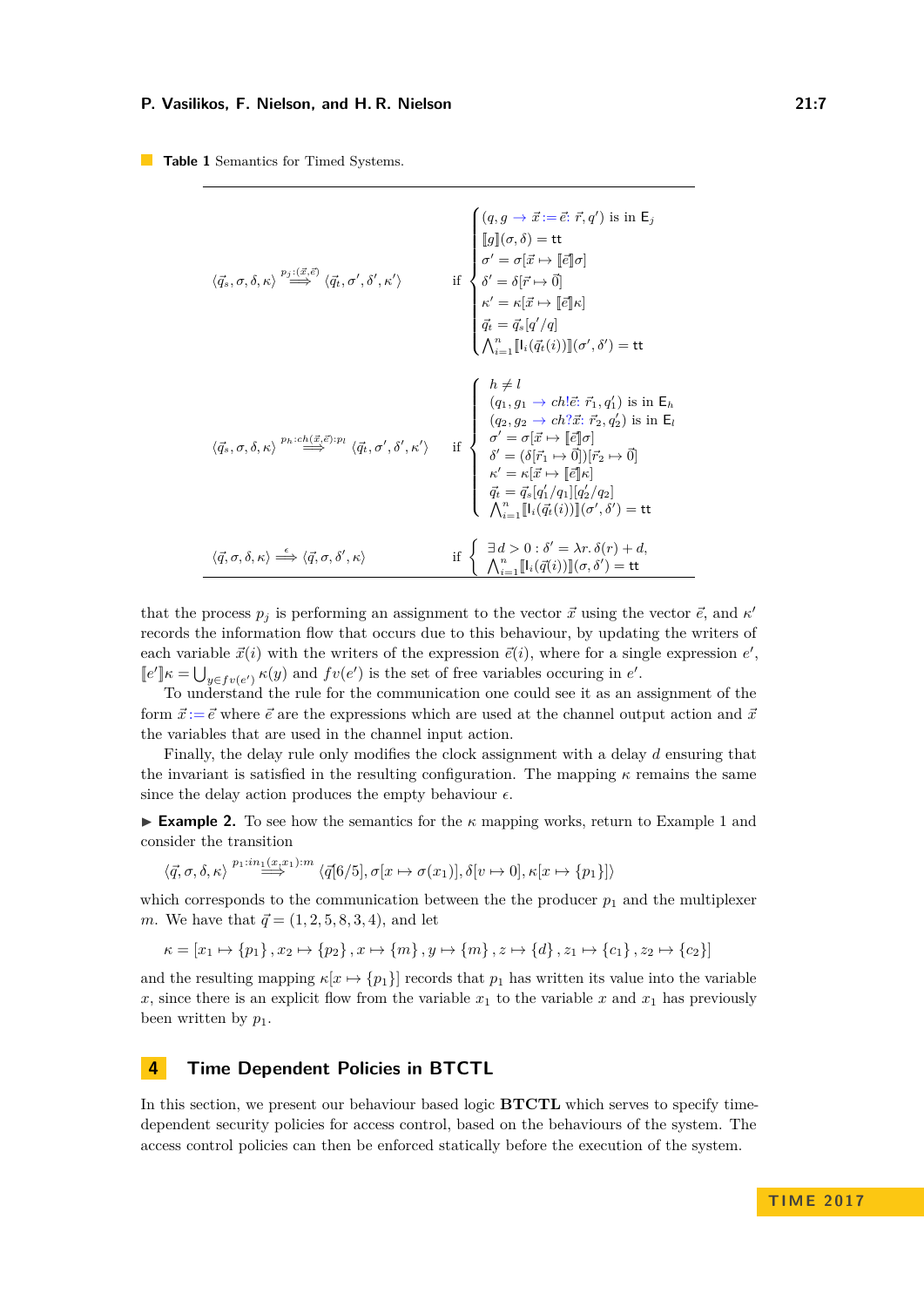## **4.1 The Logic**

The syntax of the **BTCTL** formulas  $\phi$  is given by

*φ* ::= *g* | *set*<sub>1</sub> rel *set*<sub>2</sub> |  $\forall$ □<sub>b</sub>( $φ$ <sub>1</sub>, $φ$ <sub>2</sub>) |  $φ$ <sub>1</sub> ∧  $φ$ <sub>2</sub> | ¬ $φ$ 

where

 $set ::= e | W$ .

We have basic formulas which can be either a guard q, or relations between two sets of writers, *set*<sub>1</sub> rel *set*<sub>2</sub>, where rel =  $\{\subseteq, \supseteq\}$ . The underlined set expression  $\in$  denotes the set of writers of the expression *e* and  $W \in \mathbb{P}(\mathbf{P})$  is a set of writers. We use the box operator  $\forall \Box_{\mathfrak{b}}(\phi_1, \phi_2)$ to speak about pre- and post-conditions whenever the non-empty behaviour  $\mathfrak{b} \neq \epsilon$  happens. Informally speaking, a configuration  $\gamma$  will satisfy the  $\forall \Box_b(\phi_1, \phi_2)$  formula whenever for all of the system runs starting at  $\gamma$ , if a transition labelled with the behaviour **b** occurs, then  $\phi_1$ should hold at the configuration before the transition and  $\phi_2$  at the configuration after it. As we will see shortly, the box operator will be the key formula to express access control policies. The  $\neg \phi$  and  $\phi_1 \land \phi_2$  cases are the usual ones. Finally, we sometimes write  $\phi_1 \Rightarrow \phi_2$ for  $\neg(\phi_1 \wedge \neg \phi_2)$ .

<span id="page-7-0"></span> $\triangleright$  **Example 3.** Going back to Example [1,](#page-3-1) each of the variables has a time-dependent policy which specifies the maximum set of permitted writers of the variable. We are interested in the policies of the variables of the multiplexer, the demultiplexer and the two consumers:

$$
P_x = (0 \le t \land t < 5 \Rightarrow \underline{x} \subseteq \{p_1\}) \land
$$
\n
$$
(5 \le t \land t \le 7 \Rightarrow \underline{x} \subseteq \{p_1, p_2\}) \land
$$
\n
$$
(7 < t \land t \le 10 \Rightarrow \underline{x} \subseteq \{p_2\}),
$$
\n
$$
P_y = \underline{y} \subseteq \{m\},
$$
\n
$$
P_z = (0 \le t \land t \le 7 \land y = 1 \Rightarrow \underline{z} \subseteq \{p_1\}) \land
$$
\n
$$
(5 \le t \land t \le 10 \land y = 2 \Rightarrow \underline{z} \subseteq \{p_2\}),
$$
\n
$$
P_{z_1} = \underline{z_1} \subseteq \{p_1\},
$$
\n
$$
P_{z_2} = \underline{z_2} \subseteq \{p_2\}.
$$

The first line of the policy for the variable *x*, expresses that whenever  $t \in [0, 5)$ , only the process  $p_1$  is allowed to write data to *x*, while both  $p_1$  and  $p_2$  may write to *x* if  $t \in [5,7]$ and similarly to the first line, if  $t \in (7, 10]$  then only  $p_2$  can write to x. On the other hand, looking at the policy for the variable  $y$ , a write action to  $y$  is allowed only by the multiplexer. The rest of the policies can be explained accordingly.

We then perform the enforcement of the access control policies by checking the following formulas:

$$
\Phi_x = \forall \Box_{p_1:in_1(x,x_1):m}(\text{tt}, P_x) \land \forall \Box_{p_2:in_2(x,x_2):m}(\text{tt}, P_x),
$$
\n
$$
\Phi_{y,z} = \forall \Box_{m:ch((y,z),(1,x)):d}(\text{tt}, P_y \land P_z) \land \forall \Box_{m:ch((y,z),(2,x)):d}(\text{tt}, P_y \land P_z),
$$
\n
$$
\Phi_{z_1} = \forall \Box_{d:out_1(z_1,z):c_1}(\text{tt}, P_{z_1}),
$$
\n
$$
\Phi_{z_2} = \forall \Box_{d:out_2(z_2,z):c_2}(\text{tt}, P_{z_2}).
$$

Each of the formulas express that whenever someone is writing to the variable (or variables) appearing as a subscript, then the policy of the variable (or variables) is imposed as a post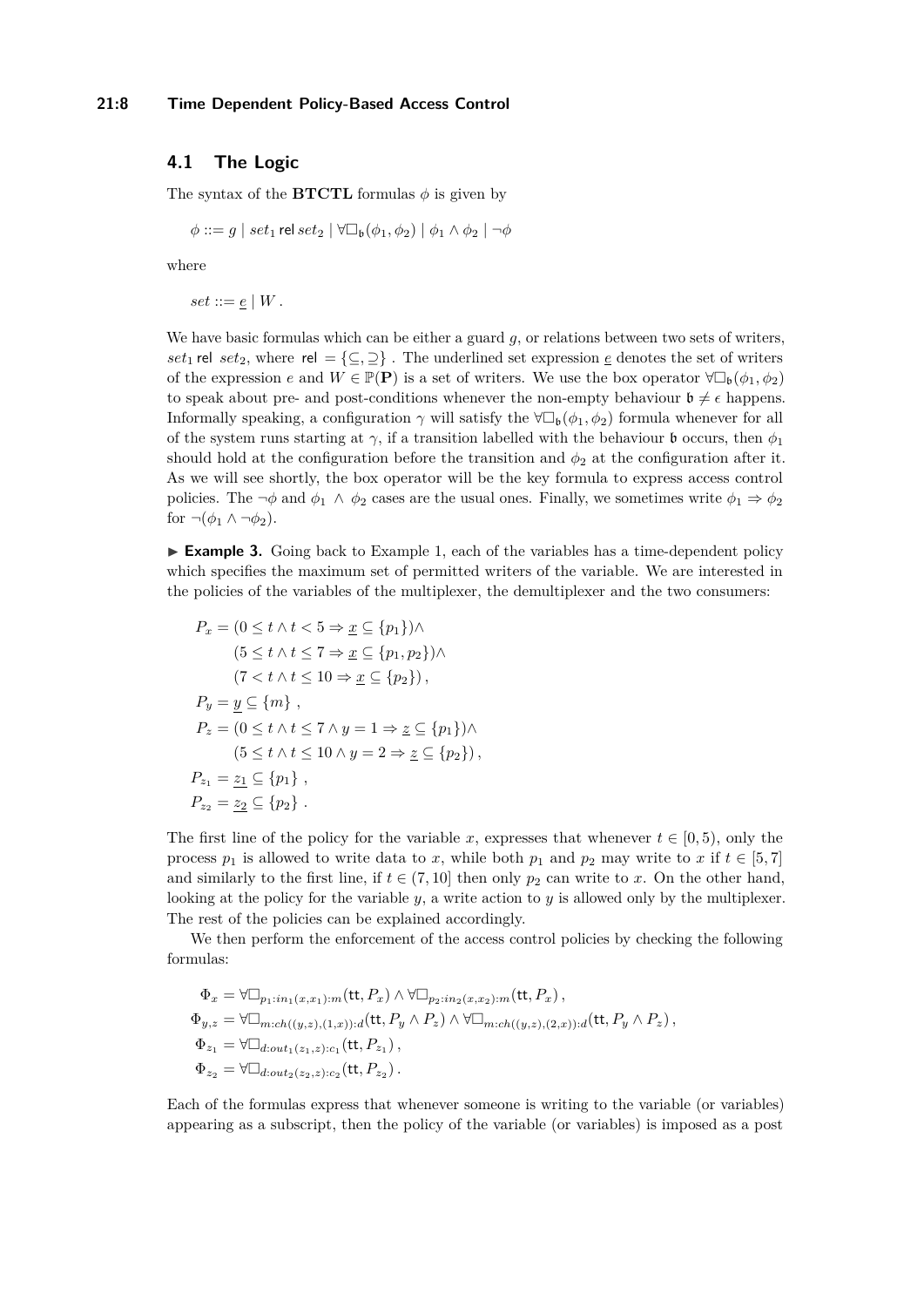condition. The variable x is accessed (someone is writing data to x) whenever  $p_1$  and  $p_2$ communicates with the multiplexer and thus we have to impose the policy of the variable *x* for both of those actions, while the variables *y* and *z* are being accessed whenever the multiplexer communicates with the demultiplexer and that happens with two communication actions. Similarly, we define the formula for the variables  $z_1$  and  $z_2$ .

## **4.2 Semantics of BTCTL**

The formal rules that define whenever a configuration *γ* satisfies a **BTCTL** formula *φ* are given below:

| $\gamma \models q$                                           | iff | $\gamma = \langle \vec{q}, \sigma, \delta, \kappa \rangle \Rightarrow \ g\ (\sigma, \delta)$                                                       |
|--------------------------------------------------------------|-----|----------------------------------------------------------------------------------------------------------------------------------------------------|
| $\gamma \models set_1$ rel $set_2$                           | iff | $\gamma = \langle \vec{q}, \sigma, \delta, \kappa \rangle \Rightarrow \llbracket set_1 \rrbracket \kappa$ rel $\llbracket set_2 \rrbracket \kappa$ |
| $\gamma \models \forall \Box_{\mathfrak{b}}(\phi_1, \phi_2)$ | iff | $\forall \gamma_0 \stackrel{\mathfrak{b}_1}{\Rightarrow} \gamma_1 \stackrel{\mathfrak{b}_2}{\Rightarrow}  \in \mathbf{Trace}_{\gamma}$ :           |
|                                                              |     | $\forall i \geq 1 : \mathfrak{b}_i = \mathfrak{b} \Rightarrow \gamma_{i-1} \models \phi_1 \text{ and } \gamma_i \models \phi_2$                    |
| $\gamma \models \phi_1 \wedge \phi_2$                        | iff | $\gamma \models \phi_1$ and $\gamma \models \phi_2$                                                                                                |
| $\gamma \models \neg \phi$                                   | iff | $\gamma \not\models \phi$                                                                                                                          |

A guard *g* is then satisfied by a configuration  $\gamma$  whenever *g* holds in  $\gamma$ . For the case of the set relation rel,  $\gamma$  satisfies it whenever  $set_1$  rel  $set_2$  evaluates to true and we do that check by lifting the definition of  $\llbracket \cdot \rrbracket \kappa$  to set expressions, by  $\llbracket \varepsilon \rrbracket \kappa = \llbracket e \rrbracket \kappa$  and  $\llbracket W \rrbracket \kappa = W$ . A configuration  $\gamma$  satisfies the box formula  $\forall \Box_b(\phi_1, \phi_2)$  whenever for all the execution paths that start from  $\gamma$ , if a behaviour  $\mathfrak{b}'$  occurs and  $\mathfrak{b}'$  is syntactically equal to  $\mathfrak{b}$ , then the pre-condition  $\phi_1$  has to hold at the configuration before the behaviour and the post-condition  $\phi_2$  at the configuration after it. The rest of the cases are the usual ones.

► **Example 4.** Consider now the prefix of an execution trace of the timed system from Example [1](#page-3-1)

$$
pr = \gamma_0 \stackrel{p_1:in_1(x,x_1):m}{\Longrightarrow} \gamma_1 \stackrel{m:ch((y,z),(1,x)):d}{\Longrightarrow} \gamma_2 \stackrel{d:out_1(z_1,z):c_1}{\Longrightarrow} \gamma_3
$$

where for the initial configuration  $\gamma_0 = \langle \vec{q}_0, \sigma_0, \delta_0, \kappa_0 \rangle$ , we have that  $\vec{q}_0 = (1, 2, 5, 8, 3, 4), \sigma_0$ is arbitrary,  $\delta_0 = \lambda c.0$  and

$$
\kappa_0 = [x_1 \mapsto \{p_1\}, x_2 \mapsto \{p_2\}, x \mapsto \{m\}, y \mapsto \{d\}, z \mapsto \{d\}, z_1 \mapsto \{c_1\}, z_2 \mapsto \{c_2\}]
$$

and for the rest of the configurations

$$
\gamma_1 = \langle \vec{q}_1, \sigma_1, \delta_1, \kappa_1 \rangle, \vec{q}_1 = \vec{q}_0[6/5], \sigma_1 = \sigma_0[x \mapsto \sigma_0(x_1)], \delta_1 = \delta_0[v \mapsto 0], \kappa_1 = \kappa_0[x \mapsto \{p_1\}]
$$
  
\n
$$
\gamma_2 = \langle \vec{q}_2, \sigma_2, \delta_2, \kappa_2 \rangle, \vec{q}_2 = \vec{q}_1[5/6][9/8], \sigma_2 = \sigma_1[y \mapsto 1, z \mapsto \sigma_1(x)], \delta_2 = \delta_1[r \mapsto 0],
$$
  
\n
$$
\kappa_2 = \kappa_1[y \mapsto \emptyset, z \mapsto \{p_1\}]
$$
  
\n
$$
\gamma_3 = \langle \vec{q}_3, \sigma_3, \delta_3, \kappa_3 \rangle, \vec{q}_3 = \vec{q}_1[8/9], \sigma_3 = \sigma_2[z_1 \mapsto \sigma_2(z)], \delta_3 = \delta_2, \kappa_3 = \kappa_2[z_1 \mapsto \{p_1\}].
$$

Now consider the formulas  $\Phi_x$ ,  $\Phi_{y,z}$ ,  $\Phi_{z_1}$  from Example [3](#page-7-0) and to illustrate how the semantics work for the box operator, we will do the appropriate checks for those formulas on *pr*.

The formula  $\Phi_x$  is the conjuction of two box operators, where for the first one because of the behaviour  $p_1 : in_1(x, x_1) : m$  of the transition  $\gamma_0 \stackrel{p_1: in_1(x, x_1): m}{\Longrightarrow} \gamma_1$ , we have to check that  $\gamma_1 \models P_x$  where

$$
P_x = (0 \le t \land t < 5 \Rightarrow \underline{x} \subseteq \{p_1\}) \land
$$

$$
(5 \le t \land t \le 7 \Rightarrow \underline{x} \subseteq \{p_1, p_2\}) \land
$$

$$
(7 < t \land t \le 10 \Rightarrow \underline{x} \subseteq \{p_2\}).
$$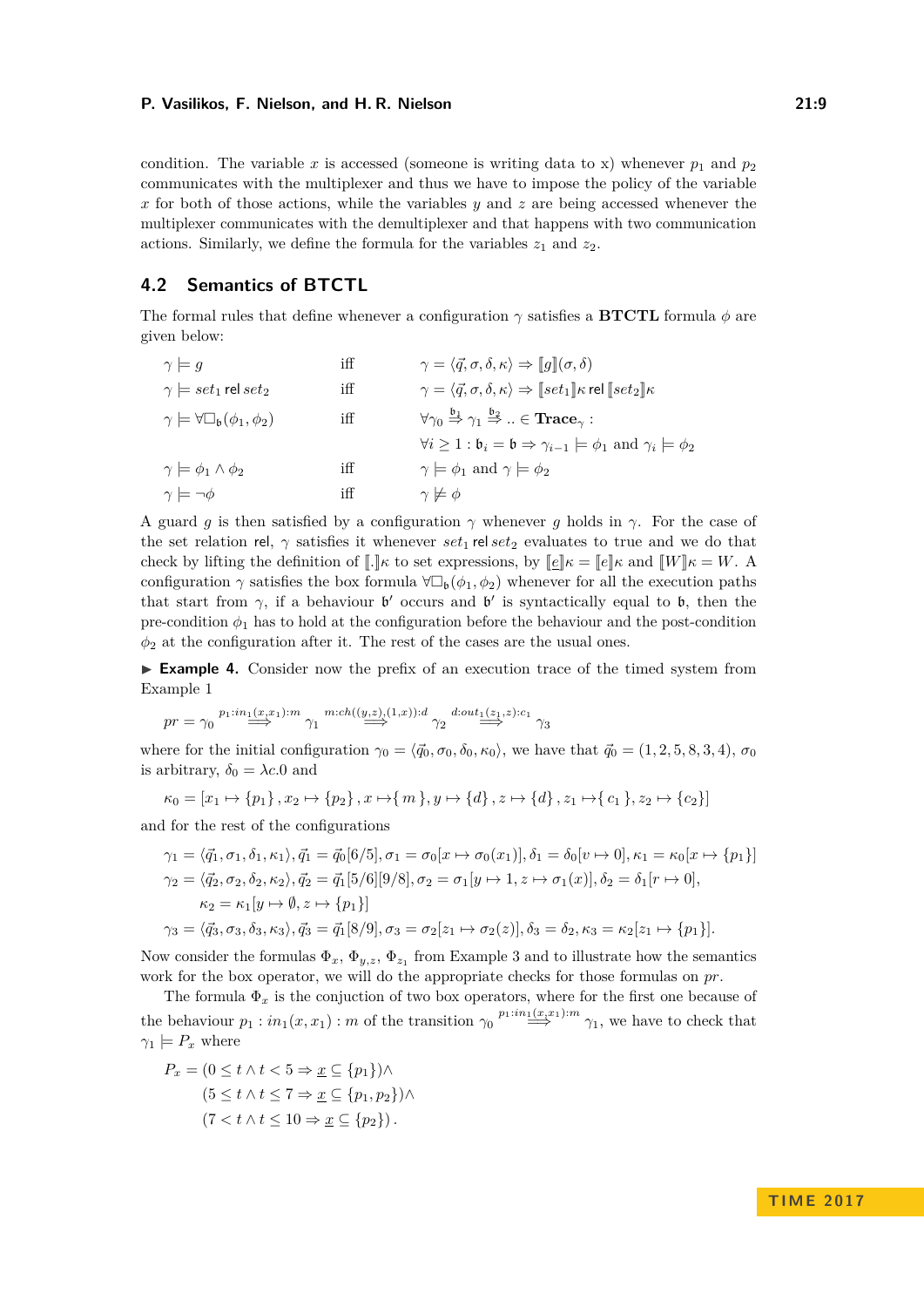This check evaluates to true, since  $\gamma$  satisfies only the guard of the first line of the policy and  $\kappa_1(x) = \{p_1\}$ . For the transition  $\gamma_1 \stackrel{m:ch((y,z),(1,x)) : d}{\implies} \gamma_2$ , because of the formula  $\Phi_{y,z}$  we have to check that  $\gamma_2 \models P_y \land P_z$  where

$$
P_y = \underline{y} \subseteq \{m\},
$$
  
\n
$$
P_z = (0 \le t \land t \le 7 \land y = 1 \Rightarrow \underline{z} \subseteq \{p_1\}) \land
$$
  
\n
$$
(5 \le t \land t \le 10 \land y = 2 \Rightarrow \underline{z} \subseteq \{p_2\}).
$$

This check evaluates to true, since  $\kappa_2(y) = \emptyset$  and  $\gamma_2$  satisfies only the condition at the first line of the policy  $P_z$  and also  $\kappa_2(z) = \{p_1\}$ . Finally for the last transition  $\gamma_2 \stackrel{d:out_1(z_1,z):c_1}{\Longrightarrow} \gamma_3$ , because of the  $\Phi_{z_1}$  formula, we have to check that  $\gamma_3 \models P_z$ , and this check evaluates to true, since  $\kappa_3(z_1) = \{p_1\}$  and  $P_z = z_1 \subseteq \{p_1\}.$ 

## <span id="page-9-0"></span>**5 Reduction of BTCTL to TCTL<sup>+</sup>**

In this section, we perform a transformation of the original time system, and of the **BTCTL** formulas. The transformation is based on the work done in [\[16\]](#page-16-15), where the action-based logic ATCTL (action-TCTL) is being reduced to TCTL [\[2\]](#page-15-3). A transformed formula produces a formula in **TCTL**<sup>+</sup>, a logic based on TCTL and in the next section we show how a fragment of **TCTL**<sup>+</sup> can be handled by the model checker UPPAAL [\[30\]](#page-16-4).

## **5.1 Behaviour Automata**

A timed system  $TS = (TA_i)_{i \le n}$  yields a behaviour automaton  $BA = (v_\circ, \mathsf{E}, \mathsf{I}, \mathsf{Q}, \mathsf{L})$ , which is a kind of timed automaton in that it is the product automaton of the system, extended to contain *auxiliary vertices* that represent the actions of the system and a labelling function L that assigns to each vertex a property. A property is either a behaviour or a location vector of the system *T S*; auxiliary vertices of the system will be labeled with the behaviour that corresponds to the particular action of the vertex, while *genuine vertices* that represent locations of the system *TS* are labeled with a location vector. The initial vertex  $v_{\rm o}$  will be labeled with the initial location vector of the system  $\vec{q}$ <sup>°</sup>. The behaviour automaton *BA* has the same set of variables as the timed system *T S*, while for the clock variables it has an extra clock *t*. Similarly to the timed automata, E is a finite set of edges, the mapping I imposes an invariant on each vertex and Q is the finite set of vertices.

The algorithm for constructing the edges E, the labelling functions I and L and the set of vertices  $Q = Q_{gen} \cup Q_{aux} (Q_{gen} \cap Q_{aux} = \emptyset)$  where  $Q_{gen}$  and  $Q_{aux}$  contain the genuine and auxiliary vertices respectively, is given in Figure [3.](#page-10-0)

In the first step, we create the genuine vertices and we label them with the invariant of the location vector that they represent; each of those vertices is inserted in *Qgen*, which will be used in the next steps to create the auxiliary vertices.

In step 2 we create the auxiliary vertices and the edges that correspond to the assignment actions of the system. For each process  $p_i$ , we start looking at all of its assigment edges  $(q_i, g \to \vec{x} := \vec{e} : \vec{r}, q'_i) \in E_i$ . For each one of those edges and for all the vertices  $v_s \in Q_{gen}$  and  $v_t \in Q_{gen}$ , where the label of  $v_s$ ,  $\mathsf{L}(v_s)$  corresponds to a vector location where this assignment could have been performed and would have moved the system to the location  $\mathsf{L}(v_t)$ , we create the edges  $(v_s, g \to \text{skip}; t, v)$  and  $(v, \vec{x} := \vec{e}; \vec{r}, v_t)$ , where *v* is a fresh auxiliary vertex; whereas in the construction of the product automaton one would have constructed only the edge  $(v_s, g \to \vec{x} := \vec{e}: r, v_t)$ . The auxiliary vertex *v* is labelled with the assignment behaviour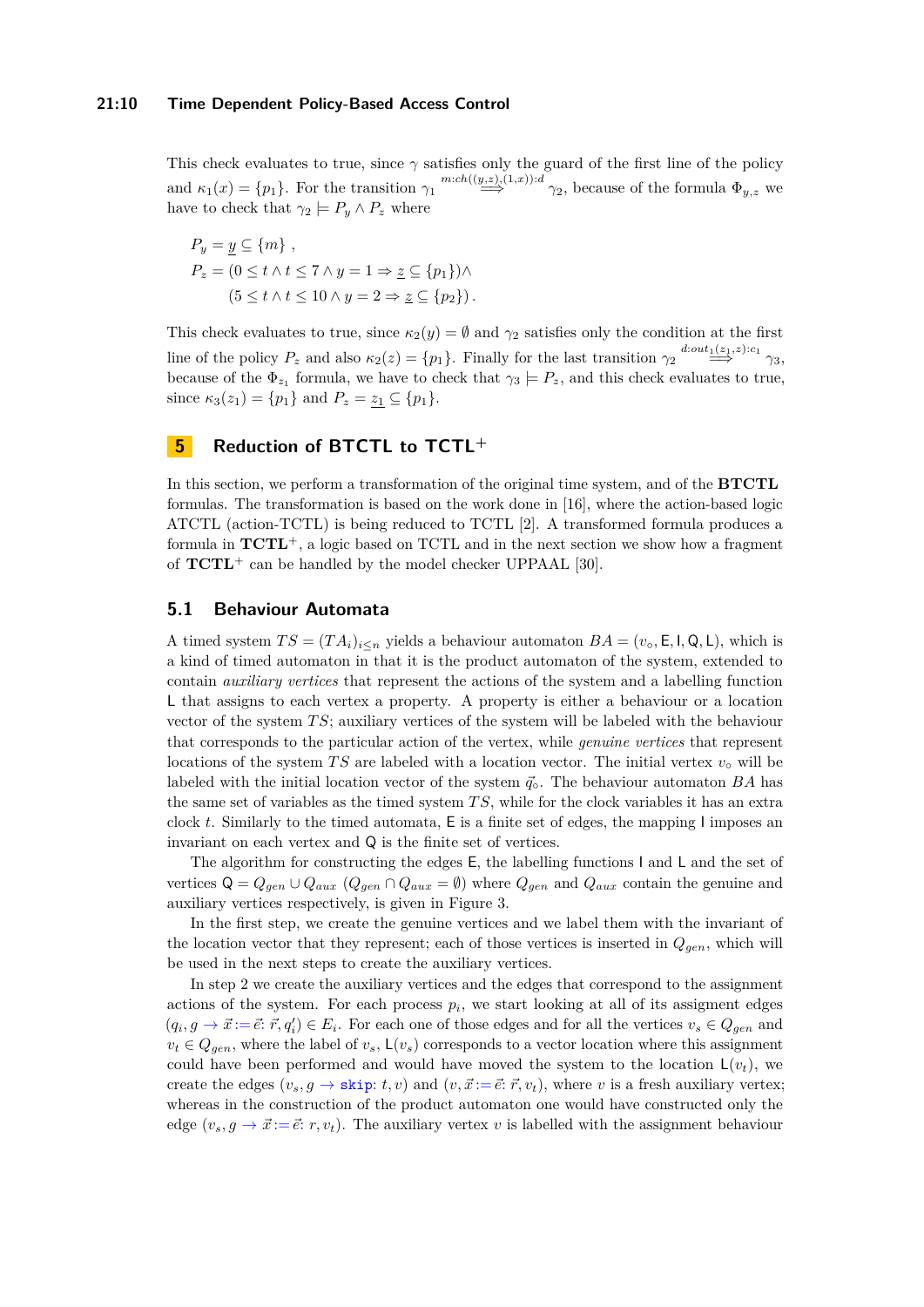- <span id="page-10-0"></span>(1) let  $Q_{gen} = \emptyset$ ; let  $Q_{aux} = \emptyset$ ; for all  $\vec{q}$ : create fresh *v*; let  $\mathsf{L}(v) = \vec{q}$ ; let  $\mathsf{I}(v) = \bigwedge_{i=1}^{n} \mathsf{I}_i(\vec{q}(i))$ ; insert *v* in  $Q_{gen}$
- (2) for all  $(q_i, g \to \vec{x} := \vec{e} : \vec{r}, q'_i) \in E_i$ :

for all 
$$
v_s \in Q_{gen}
$$
,  $v_t \in Q_{gen}$  such that 
$$
\begin{cases} \mathsf{L}(v_s)(i) = q_i \\ \mathsf{L}(v_t)(i) = q'_i \\ \forall j : j \neq i : \mathsf{L}(v_s)(j) = \mathsf{L}(v_t)(j) \end{cases}
$$

create fresh *v*;

insert  $(v_s, g \rightarrow \text{skip}; t, v)$  in E; insert  $(v, \vec{x} := \vec{e}; \vec{r}, v_t)$  in E; let  $L(v) = p_i : (\vec{x}, \vec{e})$ ; let  $I(v) = (t = 0) \wedge I(v_t)[\vec{e}/\vec{x}][\vec{0}/\vec{r}]$ ; insert *v* in  $Q_{aux}$ 

(3) for all  $(q_i, g_1 \to ch \cdot \vec{e} : \vec{r}_1, q'_i) \in E_i$  and  $(q_j, g_2 \to ch \cdot \vec{x} : \vec{r}_2, q'_j) \in E_j$  such that  $i \neq j$ :

for all 
$$
v_s \in Q_{gen}
$$
,  $v_t \in Q_{gen}$  such that 
$$
\begin{cases} \mathsf{L}(v_s)(i) = q_i \wedge \mathsf{L}(v_s)(j) = q_j \\ \mathsf{L}(v_t)(i) = q'_i \wedge \mathsf{L}(v_t)(j) = q'_j \\ \forall l : l \neq i \wedge l \neq j : \mathsf{L}(v_s)(l) = \mathsf{L}(v_t)(l) \end{cases}
$$

create fresh *v*; let  $g = g_1 \wedge g_2$ ; let  $\vec{r} = \vec{r}_1 \vec{r}_2$ ; insert  $(v_s, g \rightarrow \text{skip}; t, v)$  in E; insert  $(v, \vec{x} := \vec{e}; \vec{r}, v_t)$  in E; let  $L(v) = p_i : ch(\vec{x}, \vec{e}) : p_j$ ; let  $I(v) = (t = 0) \wedge I(v_t)[\vec{e}/\vec{x}][\vec{0}/\vec{r}]$ ; insert *v* in  $Q_{aux}$ (4) let  $Q = Q_{gen} \cup Q_{aux}$ 

<span id="page-10-1"></span>**Figure 3** The algorithm for constructing **E**, **I**, **Q** and **L**.



**Figure 4** Edge construction of BA.

 $p_i : (\vec{x}, \vec{e})$  and its invariant is being set to  $(t = 0) \wedge (v_t)[\vec{e}/\vec{x}][\vec{0}/\vec{r}]$ , to first ensure that the action of the edge leaving *v* will be performed instantenous and secondly that we can not get stuck at an auxiliary vertex. Figure [4](#page-10-1) illustrates the construction and note that each auxiliary vertex *v* has *exactly one predecessor* and *exactly one successor*.

Similarly to step 2, in step 3 we construct the auxiliary vertices for the communication actions of the system and finally in step 4 we define the set Q.

### **5.2 Trace Equivalence**

From the construction of the behaviour automaton *BA*, it is essential that every execution trace in the original system *T S* can be interpreted as an execution trace in the behaviour automaton *BA* and vice versa. Particularly, each transition in the system *T S* is equivalent to a single step transition (in the case of a delay) or a two-step transition (in the case of an action) in its behaviour automaton *BA*. To overcome the vagueness of this explanation we will later define an equivalence relation between execution traces of the system *T S* and the behaviour automaton *BA*.

First, we give the operational semantics of the behaviour automata in Table [2.](#page-11-0) The semantics is similar to the semantics of the timed automata, however now, the transitions are not labelled with behaviours.

:

: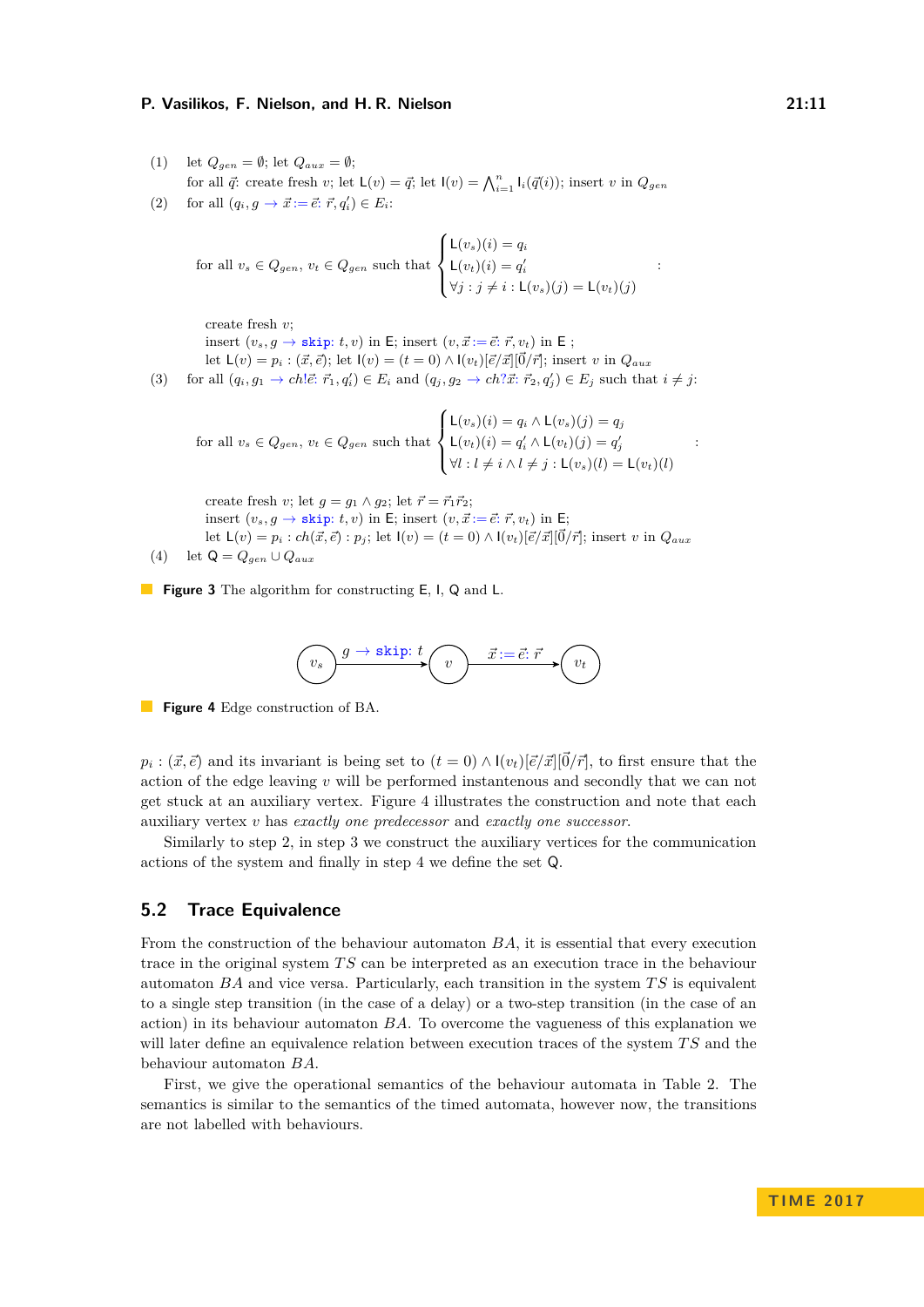#### **21:12 Time Dependent Policy-Based Access Control**

<span id="page-11-0"></span>**Table 2** Semantics for Behaviour Automata.

| $\langle v_s, \sigma, \delta, \kappa \rangle \longrightarrow \langle v_t, \sigma', \delta', \kappa' \rangle$ | $\label{eq:22} \begin{cases} (v_s, g \to \vec{x} \!:=\! \vec{e}\!\!:\vec{r}, v_t) \text{ is in }\mathsf{E} \\ \llbracket g \rrbracket (\sigma, \delta) = \mathsf{tt} \\ \sigma' = \sigma[\vec{x} \mapsto \llbracket \vec{e} \rrbracket \sigma] \\ \delta' = \delta[\vec{r} \mapsto \vec{0}] \\ \kappa' = \kappa[\vec{x} \mapsto \llbracket \vec{e} \rrbracket \kappa] \\ \llbracket \mathsf{I}(v_t) \rrbracket (\sigma', \delta') = \mathsf{tt} \end{cases}$ |
|--------------------------------------------------------------------------------------------------------------|--------------------------------------------------------------------------------------------------------------------------------------------------------------------------------------------------------------------------------------------------------------------------------------------------------------------------------------------------------------------------------------------------------------------------------------------------------------|
| $\langle v,\sigma,\delta,\kappa\rangle \longrightarrow \langle v,\sigma,\delta',\kappa\rangle$               | if $\begin{cases} \exists d > 0 : \delta' = \lambda r. \delta(r) + d, \\ \llbracket \mathbf{l}(v) \rrbracket(\sigma, \delta') = \mathbf{t} \mathbf{t} \end{cases}$                                                                                                                                                                                                                                                                                           |

Now let  $\gamma$  and  $\gamma'$  to be two configurations of a timed system *TS* and its behaviour automaton *BA* respectively. We define the relation  $\cong$ : **Config**<sub>*TS*</sub>  $\times$  **Config**<sub>*BA*</sub>  $\rightarrow$  {tt, ff} to be

$$
\begin{aligned}\n\vec{q} &= \mathsf{L}(v)\,, \\
\langle \vec{q}, \sigma, \delta, \kappa \rangle &\cong \langle v, \sigma', \delta', \kappa' \rangle \quad \text{iff} \quad \begin{aligned}\n\vec{q} &= \mathsf{L}(v)\,, \\
\sigma &= \sigma'\,, \\
\forall r \in \mathbf{Clock} : \delta(r) = \delta'(r)\,, \\
\kappa &= \kappa'\,,\n\end{aligned}
$$

where we recall that **Clock** is the set of the clocks appearing in the system *T S* and thus the clock *t* of the behaviour automaton *BA* is *not* included in **Clock**. It is straightforward by the definition of ∼= that configurations of the system *T S* can only be related with configurations that correspond to genuine vertices in the behaviour automaton *BA*.

For the behaviour automata *BA*, we define a *macro transition t* to be a single step delay transition  $\gamma'_s \longrightarrow \gamma'_t$  or a two-step transition  $\gamma'_s \longrightarrow \gamma_{aux} \longrightarrow \gamma'_t$ , where  $\gamma_{aux}$  is an *auxiliary configuration* (a configuration that corresponds to an auxiliary vertex) and  $\gamma_s$  and  $\gamma_t$  are *genuine configurations* (configurations that correspond to genuine vertices). We then lift the definition of  $\cong$  to single step transitions of the system *TS* and macro transitions of the behaviour automaton *BA* as

$$
\gamma_s \stackrel{\epsilon}{\Longrightarrow} \gamma_t \cong \gamma_s' \longrightarrow \gamma_t' \text{ iff } \begin{cases} \gamma_s \cong \gamma_s' \\ \gamma_t \cong \gamma_t' \end{cases}
$$

$$
\gamma_s \stackrel{\mathfrak{b}}{\Longrightarrow} \gamma_t \cong \gamma_s' \longrightarrow \gamma_{aux} \longrightarrow \gamma_t' \text{ iff } \begin{cases} \gamma_s \cong \gamma_s' \\ \gamma_t \cong \gamma_t' \\ \gamma_{aux} = \langle v, \sigma, \delta, \kappa \rangle \Rightarrow \mathfrak{b} = \mathsf{L}(v) \end{cases}
$$

Now for each genuine configuration  $\gamma'$  of the *BA*, we have that every execution trace  $tr' = \gamma_0' \longrightarrow \gamma_1'... \in \textbf{Trace}_{\gamma'}$  of  $\gamma'$ , with length greater than 0, can be parsed as a *macro transition trace*  $T_{tr'} = t'_1 t'_2 t'_3 \dots$  where each  $t'_j$  is a macro transition. For example the finite execution trace  $\gamma'_0 \longrightarrow \gamma'_1 \longrightarrow \gamma_{aux_1} \longrightarrow \gamma'_2 \longrightarrow \gamma_{aux_2} \longrightarrow \gamma'_3 \longrightarrow \gamma'_4$ , which is a sequence of a delay, action(two-step), action(two-step), delay, will produce the macro transition trace  $t'_1t'_2t'_3t'_4$  where  $t'_1 = \gamma'_0 \longrightarrow \gamma'_1$ ,  $t'_2 = \gamma'_1 \longrightarrow \gamma_{aux_1} \longrightarrow \gamma'_2$ ,  $t'_3 = \gamma'_2 \longrightarrow \gamma_{aux_2} \longrightarrow \gamma'_3$  and  $t'_4 = \gamma'_3 \longrightarrow \gamma'_4.$ 

Similarly to the macro transition traces, for each configuration  $\gamma$  of the system *TS*, we can write each nonzero-length execution trace,  $tr = \gamma_0 \stackrel{\mathfrak{b}_1}{\Longrightarrow} \gamma_1 \stackrel{\mathfrak{b}_2}{\Longrightarrow} \gamma_2 ... \in \mathbf{Trace}_{\gamma}$  of  $\gamma$ , as a *transition trace*  $T_{tr} = t_1 t_2 ...$  where  $t_i = \gamma_{i-1} \stackrel{\mathfrak{b}_i}{\Longrightarrow} \gamma_i$  (for all  $i \geq 1$ ).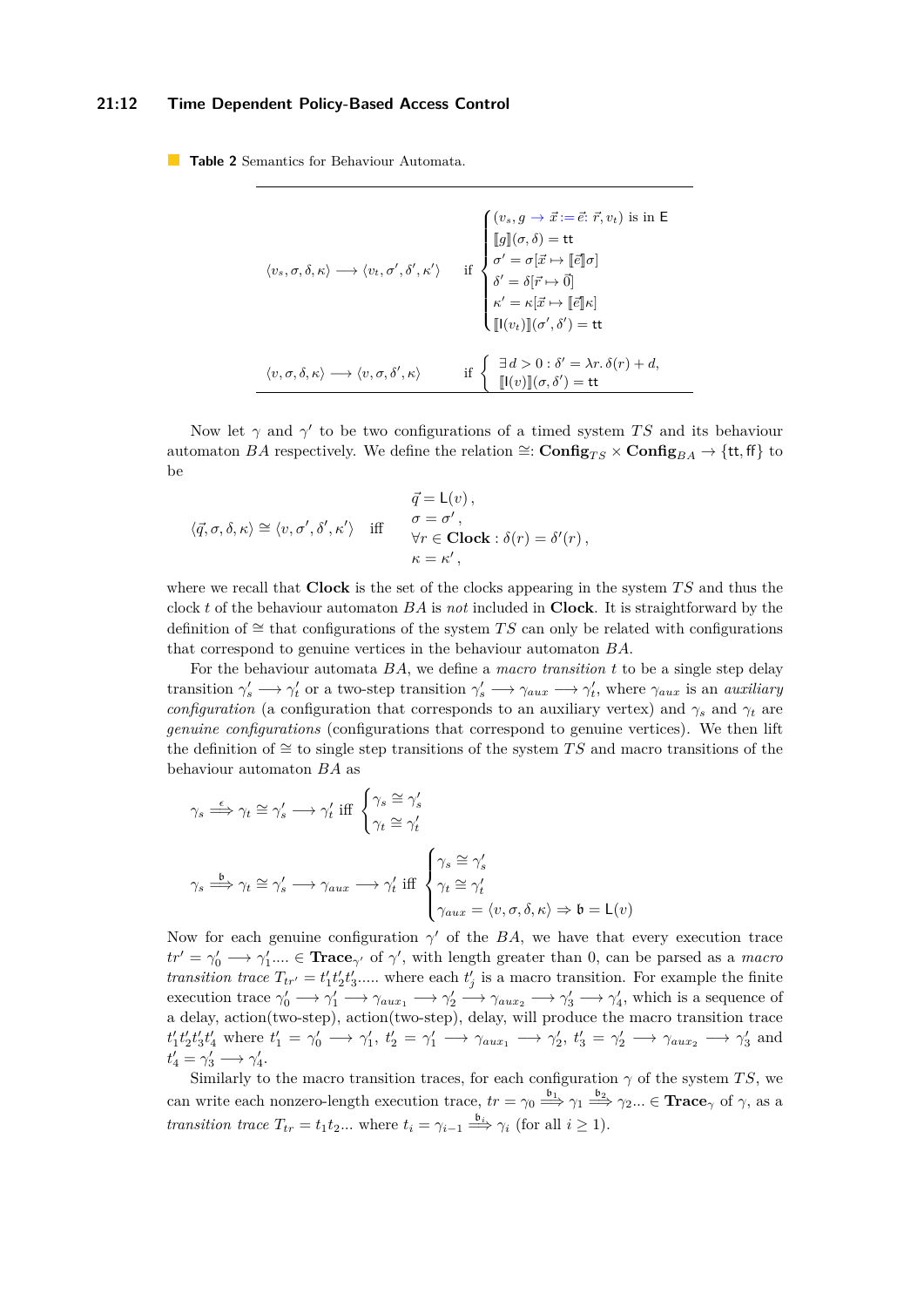Finally we lift the definition of ∼= to execution traces of length *n >* 0, that start in genuine configurations inside the timed system *T S* and its behaviour automaton *BA* as

$$
tr \cong tr'
$$
 iff  $\begin{cases} T_{tr} \text{ and } T_{tr'} \text{ have the same length} \\ \forall i \geq 1 : T_{tr}(i) \cong T_{tr'}(i) \end{cases}$ 

 $tr \cong tr'$ , then results to true if and only if the transition trace  $T_{tr}$  of  $tr$  and the macro transition trace  $T_{tr}$  of  $tr'$  have the same length and they are equivalent stepwise.

The following fact follows from the method of constructing a behaviour automaton and states that equivalent configurations in the timed system *T S* and its behaviour automaton *BA*, produce equivalent execution traces.

<span id="page-12-0"></span>▶ **Fact 5.** For every timed system TA, its behaviour automaton BA and two configurations *γ* and *γ*' *such that*  $\gamma \cong \gamma'$  *we have that:* 

- $\forall tr \in \text{Trace}_{\gamma} : \exists tr' \in \text{Trace}_{\gamma'} : tr \cong tr'$
- $\forall tr' \in \textit{Trace}_{\gamma'} : \exists tr \in \textit{Trace}_{\gamma} : tr \cong tr'$ .

## **5.3 TCTL<sup>+</sup>**

For the behaviour automata, we define a new logic called **TCTL**<sup>+</sup> patterned after TCTL [\[2\]](#page-15-3), and the syntax of a  $\textbf{TCTL}^+$  formula  $\psi$  is given by

 $\psi ::= prop \mid g \mid set_1 \text{ rel set}_2 \mid \forall \Box \psi \mid \exists (\psi_1 U \psi_2) \mid \neg \psi \mid \psi_1 \wedge \psi_2$ .

The basic formula *prop* is a proposion which is either a behaviour or a location vector and it holds in a configuration if its vertex is labelled with *prop*; the rest of the basic formulas are the same as in **BTCTL**. The  $\forall \Box \psi$  formula holds in a configuration if for all of its execution traces,  $\psi$  holds in all the configurations of the trace, while for the  $\exists (\psi_1 U \psi_2)$  to hold, it is sufficient that there exists an execution trace where  $\psi_1$  holds for a prefix of the trace and eventually  $\psi_2$  also holds. The rest of the operators are the same as in **BTCTL**. The formal semantics of the  $TCTL^+$  is given by:

| $\gamma' \models prop$                      | iff | $\gamma' = \langle v, \sigma, \delta, \kappa \rangle \Rightarrow L(v) = prop$                                                                          |
|---------------------------------------------|-----|--------------------------------------------------------------------------------------------------------------------------------------------------------|
| $\gamma' \models q$                         | iff | $\gamma' = \langle v, \sigma, \delta, \kappa \rangle \Rightarrow   g  (\sigma, \delta)$                                                                |
| $\gamma' \models set_1$ rel $set_2$         | iff | $\gamma' = \langle v, \sigma, \delta, \kappa \rangle \Rightarrow \llbracket set_1 \rrbracket \kappa$ rel $\llbracket set_2 \rrbracket \kappa$          |
| $\gamma' \models \forall \Box \psi$         | iff | $\forall \gamma'_0 \longrightarrow \gamma'_1 \longrightarrow \gamma'_2 \dots \in \textbf{Trace}_{\gamma'} : \forall i \geq 0 : \gamma'_i \models \psi$ |
| $\gamma' \models \exists (\psi_1 U \psi_2)$ | iff | $\exists \gamma_0' \longrightarrow \gamma_1' \longrightarrow \gamma_2'  \in \text{Trace}_{\gamma'}$ :                                                  |
|                                             |     | $\exists i : \gamma'_i \models \psi_2 \text{ and } \forall j < i : \gamma'_i \models \psi_1$                                                           |
| $\gamma' \models \psi_1 \wedge \psi_2$      | iff | $\gamma' \models \psi_1$ and $\gamma' \models \psi_2$                                                                                                  |
| $\gamma' \models \neg \psi$                 | iff | $\gamma' \not\models \psi$                                                                                                                             |

Our goal is to transform a **BTCTL** formula  $\phi$  into a **TCTL**<sup>+</sup> formula  $\psi$  and then show that for two equivalent configurations  $\gamma$  and  $\gamma'$  of a timed system TS and its behaviour automaton *BA* respectively, checking the formula  $\phi$  in  $\gamma$  it is sufficient to check the transformed formula  $\psi$  in  $\gamma'$  and vice versa. We perform the transformation of the formulas using a function  $\mathcal{T}$ [*.*]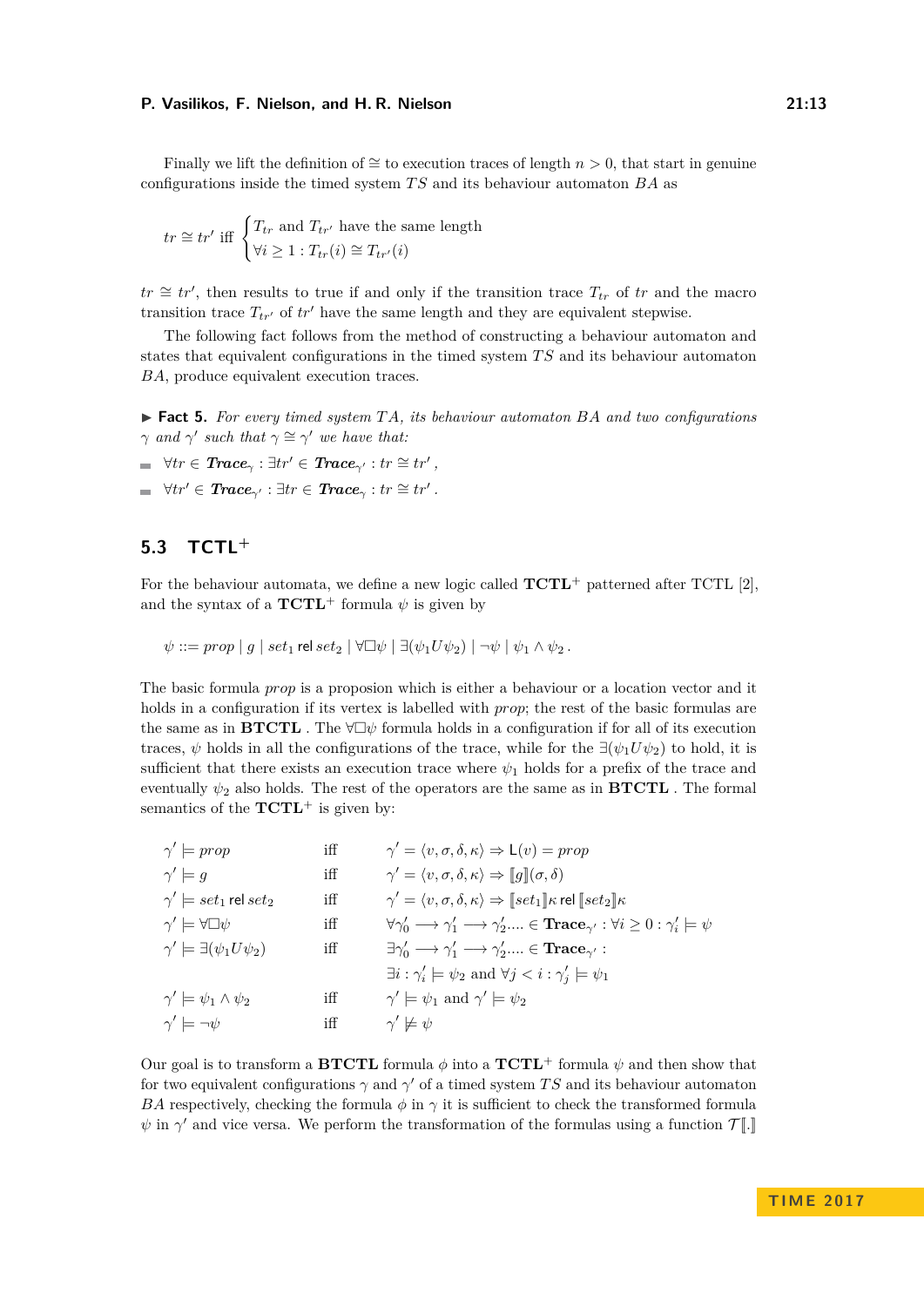#### <span id="page-13-0"></span>**21:14 Time Dependent Policy-Based Access Control**



1  $\mathfrak{b}_1$  $\mathfrak{b}_2 \longrightarrow 3$ 2 skip: *t* skip:  $t\rightarrow \frac{b_2}{x:=2}$ *x*:=1

**(a)** The timed automaton of the process p

**(b)** The behaviour automaton of p

as follows

$$
\mathcal{T}[\![g]\!] = g,
$$
\n
$$
\mathcal{T}[\![set_1 \text{ rel set}_2]\!] = set_1 \text{ rel set}_2,
$$
\n
$$
\mathcal{T}[\![\forall \Box_b(\phi_1, \phi_2)]\!] = \forall \Box(\mathfrak{b} \Rightarrow (\mathcal{T}[\![\phi_1]\!]\!] \land \exists (\mathfrak{b} \ U(\neg \mathfrak{b} \land \mathcal{T}[\![\phi_2]\!]))),
$$
\n
$$
\mathcal{T}[\![\phi_1 \land \phi_2]\!] = \mathcal{T}[\![\phi_1]\!] \land \mathcal{T}[\![\phi_2]\!],
$$
\n
$$
\mathcal{T}[\![\neg \phi]\!] = \neg \mathcal{T}[\![\phi]\!].
$$

For the special cases  $\forall \Box_b(t_t, \phi_2)$  ( $\phi_2$  is not tt) and  $\forall \Box_b(\phi_1, \text{tt})$  ( $\phi_1$  is not tt) we shall omit the transformed formula that corresponds to the trivial formula tt, by writting  $\mathcal{T}[\forall \Box_h(\mathsf{t}\mathsf{t}, \phi_2)]$  $\forall \Box(\mathfrak{b} \Rightarrow \mathfrak{b} \ U(\neg \mathfrak{b} \land \mathcal{T}[\![\phi_2]\!])$  for the first case and  $\mathcal{T}[\![\forall \Box_{\mathfrak{b}}(\phi_1, \mathfrak{t} \mathfrak{t})] = \forall \Box(\mathfrak{b} \Rightarrow \mathcal{T}[\![\phi_1]\!])$  for the second case. Finally, we shall assume that formulas in the pre-condition of the  $\forall \Box_b(\phi_1, \phi_2)$ are not nested. To justify this assumption consider the following example

**Example 6.** Consider the timed automaton of a process  $p$  (Figure [5a\)](#page-13-0) with a variable *x* and a clock *r*, and its behaviour automaton *BA* (Figure [5b\)](#page-13-0), where  $\mathfrak{b}_1 = p : (x,1)$  and  $\mathfrak{b}_2 = p : (x, 2)$  are the behaviours of the actions  $x:=1$  and  $x:=2$  respectively, and all the location invariants in the timed automaton of *p* are tt.

Now let  $\phi = \forall \Box_{\mathfrak{b}_1}(\forall \Box_{\mathfrak{b}_2}(\mathsf{tt}, x = 1), \mathsf{tt})$  and observe that every initial configuation of the process  $p$  does not satisfy  $\phi$ , whereas every initial configuration of the behaviour automaton does satisfy the transformed formula  $\mathcal{T}[\![\phi]\!] = \forall \Box(\mathfrak{b}_1 \Rightarrow (\forall \Box(\mathfrak{b}_2 \Rightarrow \exists (\mathfrak{b}_2 U(\neg \mathfrak{b}_2 \land x = 1))))).$ 

Since the proposed formula transformation is sufficient to express and enforce access control policies of our interest we leave the development of transformations that support the entire **BTCTL** as future work.

Finally, we state the correctness of the function  $\mathcal{T}$ . with the following theorem

<span id="page-13-1"></span> $\triangleright$  **Theorem 7.** For a timed system TS, its behaviour automaton BA, a **BTCTL** formula  $\phi$ *and for every configuration*  $\gamma$  *and*  $\gamma'$  *of TS and BA respectively, we have that if*  $\gamma \cong \gamma'$  *then* 

 $\gamma \models \phi \text{ iff } \gamma' \models \mathcal{T}[\![\phi]\!]$ 

The proof of Theorem [7](#page-13-1) can be found in Appendix [A.](#page-16-16)

## **5.4 Reduction Complexity**

We give a computation bound for the algorithm of Figure [3,](#page-10-0) that given a timed system  $TS = (TA_i)_{i \le n}$  constructs the behaviour automaton  $BA = (v_\circ, E, I, Q, L)$ . Assuming that the computation time of all the simple operations (creation of fresh vertices, setting of invariants e.t.c) is constant, we have that : let  $K = |Q_1| + ... + |Q_n|$  and  $E = |E_1| + ... + |E_n|$  then the first part of the algorithm is bounded by  $K<sup>n</sup>$ . The second part iterates over the assignement edges and all the pairs of the auxiliary vertices and that is bounded by  $E \times K^{2n} \times n$ , where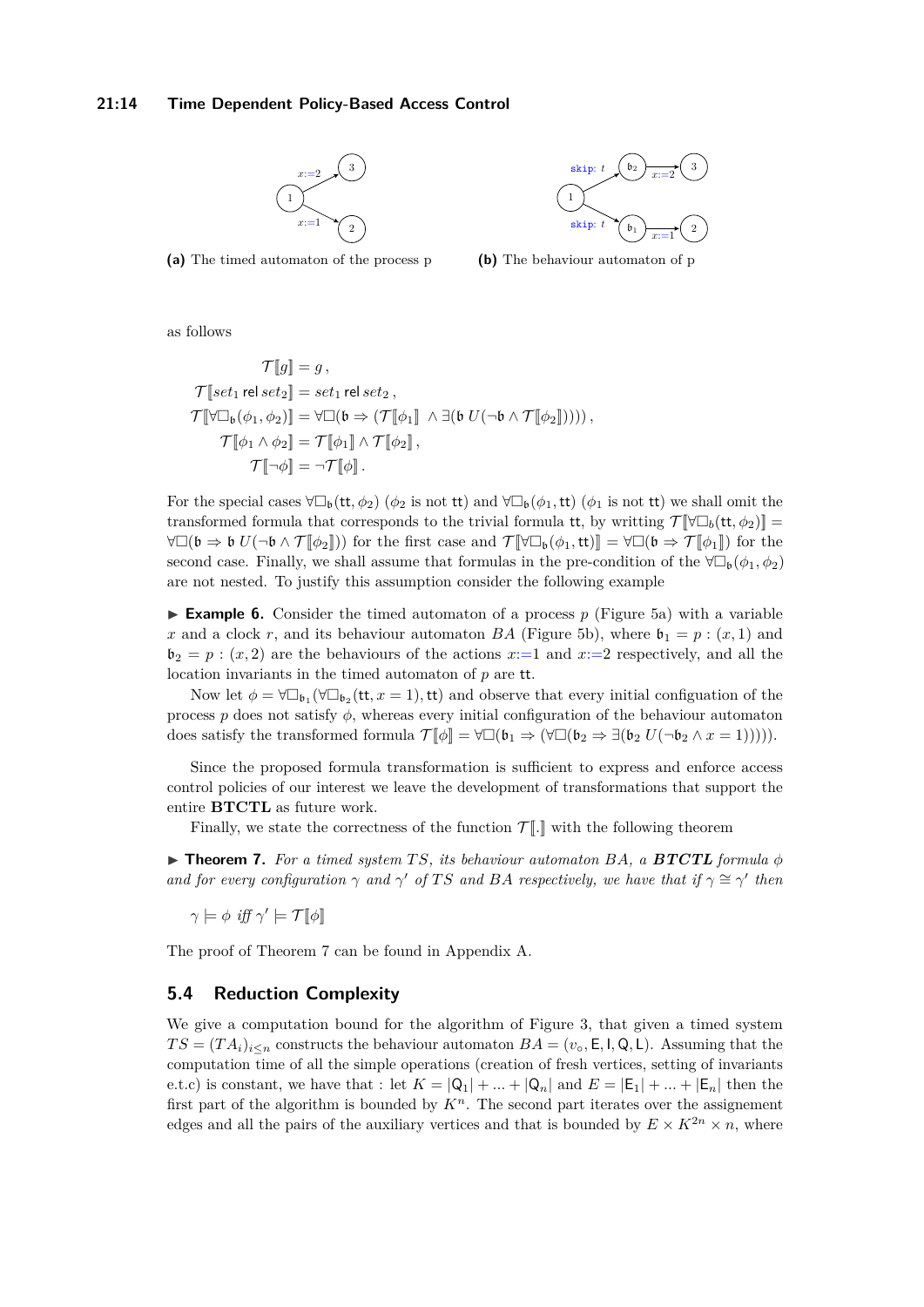<span id="page-14-2"></span>

**Figure 6** Architecture of the Translator.

*n* corresponds to the computation bound of checking the third condition of the branch of the for-loop. Similarly to the second part of the algorithm the third part is bounded by  $E^2 \times K^{2n} \times n$  and therefore for the total sum of those bounds we obtain a complexity of  $O(E^2 \times K^{2n} \times n)$ . Finally, for a **BTCTL** formula  $\phi$  the complexity of the transformation  $\mathcal{T}[\![\phi]\!]$  is linear to the size of  $\phi$ .

## <span id="page-14-0"></span>**6 The Translator**

We have implemented a translator in Java that works together with the model checker UPPAAL version 4.0 [\[30\]](#page-16-4). Figure [6](#page-14-2) depicts the architecture of the translator.

UPPAAL is using a graphical interface in which one can model (draw) a system of timed automata. We first do that and next UPPAAL saves it as a file in the eXtensible Markup Language (XML) [\[33\]](#page-16-17); the xml file together with a text file that contains the desired property  $\phi$  that we want to check, are being passed to the translator. The translator parses the two files and produces an xml file which contains the behaviour automaton of the system together with a UPPAAL query file that includes the property  $\mathcal{T}[\![\phi]\!]$ . The two files are imported to UPPAAL and then one can check if the desired property holds.

Since UPPALL does not allow nested formulas nor supports the operator  $\exists \phi_1 U \phi_2$ . we had to find a workaround for some of the transformed formulas. The guards *g* are translated directly; for the  $set_1$  rel  $set_2$ , we model a set as a bit array since UPPALL supports multidimensional integer arrays and then we check the bit version of the relation rel . In case of the  $\mathcal{T}[\![\forall\Box_{\mathfrak{b}}(\phi_1,\phi_2)]\!] = \forall \Box(\mathfrak{b} \Rightarrow (\mathcal{T}[\![\phi_1]\!]) \land \exists (\mathfrak{b} \ U(\neg \mathfrak{b} \land \mathcal{T}[\![\phi_2]\!]))\)$ , UPPAAL allows labelling a vertex with a string (the name of the vertex) and thus auxiliary vertices with label  $\mathfrak b$  have as a name a string that corresponds to the behaviour **b**. For the part **b**  $U(\neg \mathfrak{b} \wedge \mathcal{T}[\![\phi_2]\!])$  we annotate the outgoing edges of the auxiliary vertices with an assignment to a fresh variable *a* that works as a switch. We switch on by  $a := 1$ , only when we leave the auxiliary vertex, and we switch off by  $a := 0$ , whenever we leave the successor of the auxiliary vertex. Thus the formula  $\mathfrak{b} U(\neg \mathfrak{b} \wedge \mathcal{T}[\![\phi_2]\!])$  is transformed into the formula  $a = 1 \Rightarrow \mathcal{T}[\![\phi_2]\!].$ 

Finally, since the mapping  $\kappa$  is not part of the timed automata of UPPAAL, we first enumerate each variable and each process of the system and we then model  $\kappa$  as a twodimensional array, whose first index corresponds to a variable and whose second to a process. For instance, if a variable *x* is enumerated with 1 and  $\kappa(x) = \{p\}$ , where *p* is a process of the system and *p* is enumerated with 2, then  $\kappa[1][2] = 1$ , while for any other index  $j \neq 2$ ,  $\kappa[1][j] = 0$ , modelling in that way that only *p* has written data in *x*. The edges of the automaton are also annotated with assignments to  $\kappa$  to capture the updates to it whenever the system performs an action.

### <span id="page-14-1"></span>**7 Conclusions**

We have successfully shown how to enforce access control policies on Systems of Timed Automata using a behaviour-based logic. The logic allows specification of time, data's content and information flow dependent security policies, an essential need in the modern world of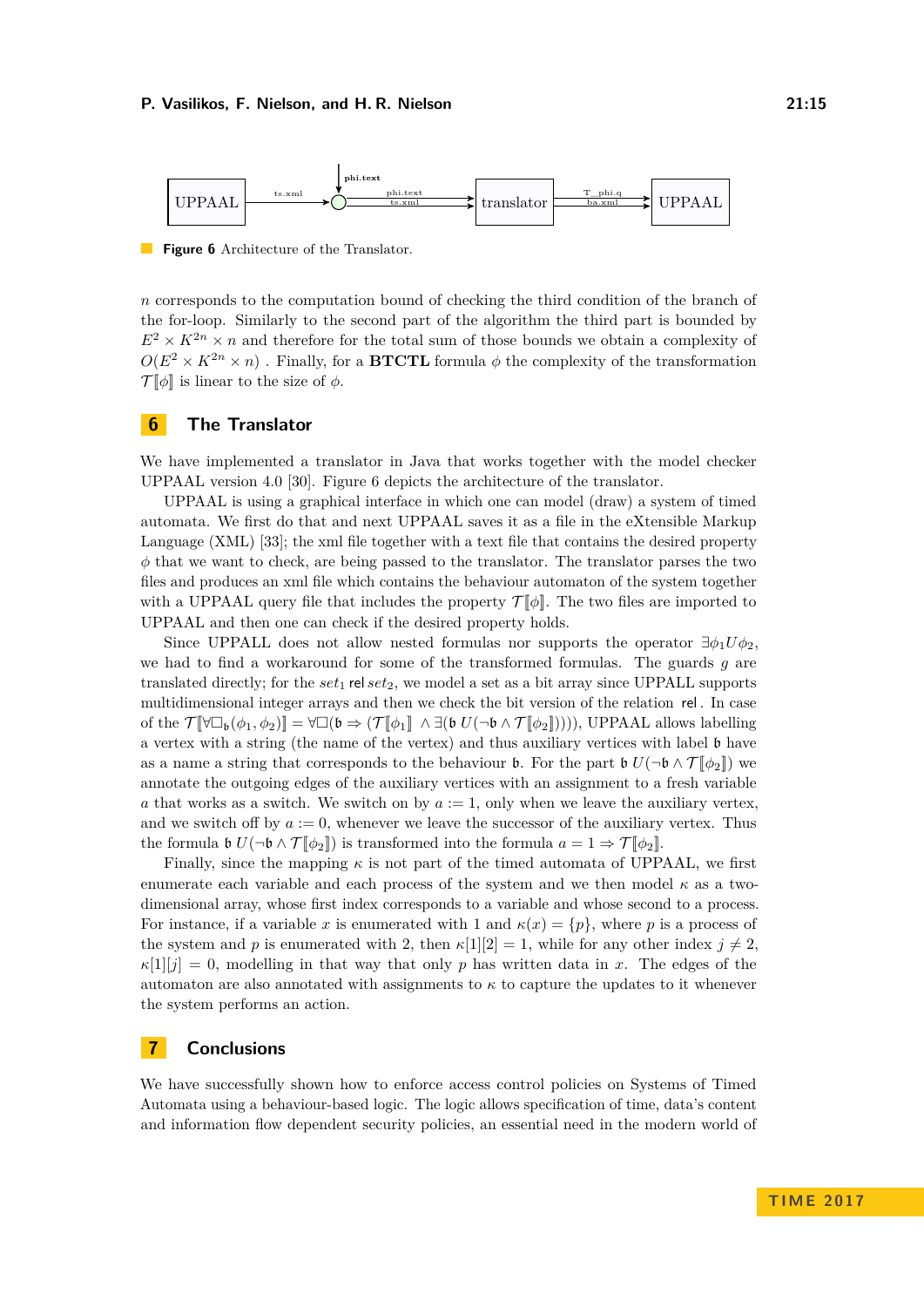### **21:16 Time Dependent Policy-Based Access Control**

cyberphysical systems. We have developed a sound reduction of a substantial fragment of our logic to a logic based on TCTL [\[2\]](#page-15-3), so that the model checking of the formulas can be performed by existing model checkers such as UPPAAL [\[30\]](#page-16-4). We implemented a translator which performs the reduction and together with UPPAAL it enforces access control policies. Finally, we illustrated our development using an example from the aerospace industry, where ensuring data's integrity is a life critical goal.

There are several ways in which we can extend our work. We are currently exploring how our development can be extended to capture more complex information flows such as *implicit* flows [\[31\]](#page-16-18). We have shown in [\[24\]](#page-16-19) that the time aspect, as well as the non-deterministic semantics of Timed Automata, poses a challenge for that.

We are considering extensions to our logic that allow expressing richer access control policies and also how to develop a reduction which supports the entire syntax of the **BTCTL** logic. Another possibility is to explore new algorithms for determining if a formula of our logic holds in a timed system rather than reducing the formula to current TCTL-based logics.

#### **References**

- <span id="page-15-2"></span>**1** Luca Aceto, Anna Ingolfsdottir, Kim Guldstrand Larsen, and Jiri Srba. *Reactive Systems: Modelling, Specification and Verification*. Cambridge University Press, 2007.
- <span id="page-15-3"></span>**2** Rajeev Alur, Costas Courcoubetis, and David L. Dill. Model-checking in dense real-time. *Inf. Comput.*, 104(1):2–34, 1993.
- <span id="page-15-1"></span>**3** Rajeev Alur and David L. Dill. A theory of timed automata. *Theor. Comput. Sci.*, 126(2):183–235, 1994.
- <span id="page-15-9"></span>**4** David A. Basin, Matús Harvan, Felix Klaedtke, and Eugen Zalinescu. Monitoring usagecontrol policies in distributed systems. *TIME*, pages 88–95, 2011.
- <span id="page-15-8"></span>**5** Moritz Y. Becker, Cédric Fournet, and Andrew D. Gordon. Secpal: Design and semantics of a decentralized authorization language. *Journal of Computer Security*, 18(4):619–665, 2010.
- <span id="page-15-10"></span>**6** Elisa Bertino, Piero A. Bonatti, and Elena Ferrari. Trbac: A temporal role-based access control model. *ACM Trans. Inf. Syst. Secur.*, 4(3):191–233, 2001.
- <span id="page-15-12"></span>**7** Hsing-Chung Chen, Shiuh-Jeng Wang, Jyh-Horng Wen, Yung-Fa Huang, and Chung-Wei Chen. A generalized temporal and spatial role-based access control model. *JNW*, 5(8):912– 920, 2010.
- <span id="page-15-14"></span>**8** Carlo Combi, Roberto Posenato, Luca Viganò, and Matteo Zavatteri. Access controlled temporal networks. *ICAART (2)*, pages 118–131, 2017.
- <span id="page-15-13"></span>**9** Carlo Combi, Luca Viganò, and Matteo Zavatteri. Security constraints in temporal rolebased access-controlled workflows. *CODASPY*, pages 207–218, 2016.
- <span id="page-15-7"></span>**10** Henry DeYoung, Deepak Garg, and Frank Pfenning. An authorization logic with explicit time. *CSF*, pages 143–165, 2008.
- <span id="page-15-6"></span>**11** Sabrina De Capitani di Vimercati, Pierangela Samarati, and Ravi Sandhu. Access control. *Computing Handbook, 3rd ed.*, 1:47:1–25, 2014.
- <span id="page-15-0"></span>**12** David F. Ferraiolo, Ravi S. Sandhu, Serban I. Gavrila, D. Richard Kuhn, and Ramaswamy Chandramouli. Proposed nist standard for role-based access control. *ACM Trans. Inf. Syst. Secur.*, 4(3):224–264, 2001.
- <span id="page-15-11"></span>**13** Emsaieb Geepalla, Behzad Bordbar, and Kozo Okano. Verification of spatio-temporal role based access control using timed automata. *NESEA*, pages 1–6, 2012.
- <span id="page-15-5"></span>**14** Yong-Zhong He, Zhen Han, and Ye Du. Context active rbac and its applications. *ISECS*, pages 1041–1044, 2008.
- <span id="page-15-4"></span>**15** Xuezhen Huang, Jiqiang Liu, and Zhen Han. A privacy-aware access model on anonymized data. *INTRUST*, pages 201–212, 2014.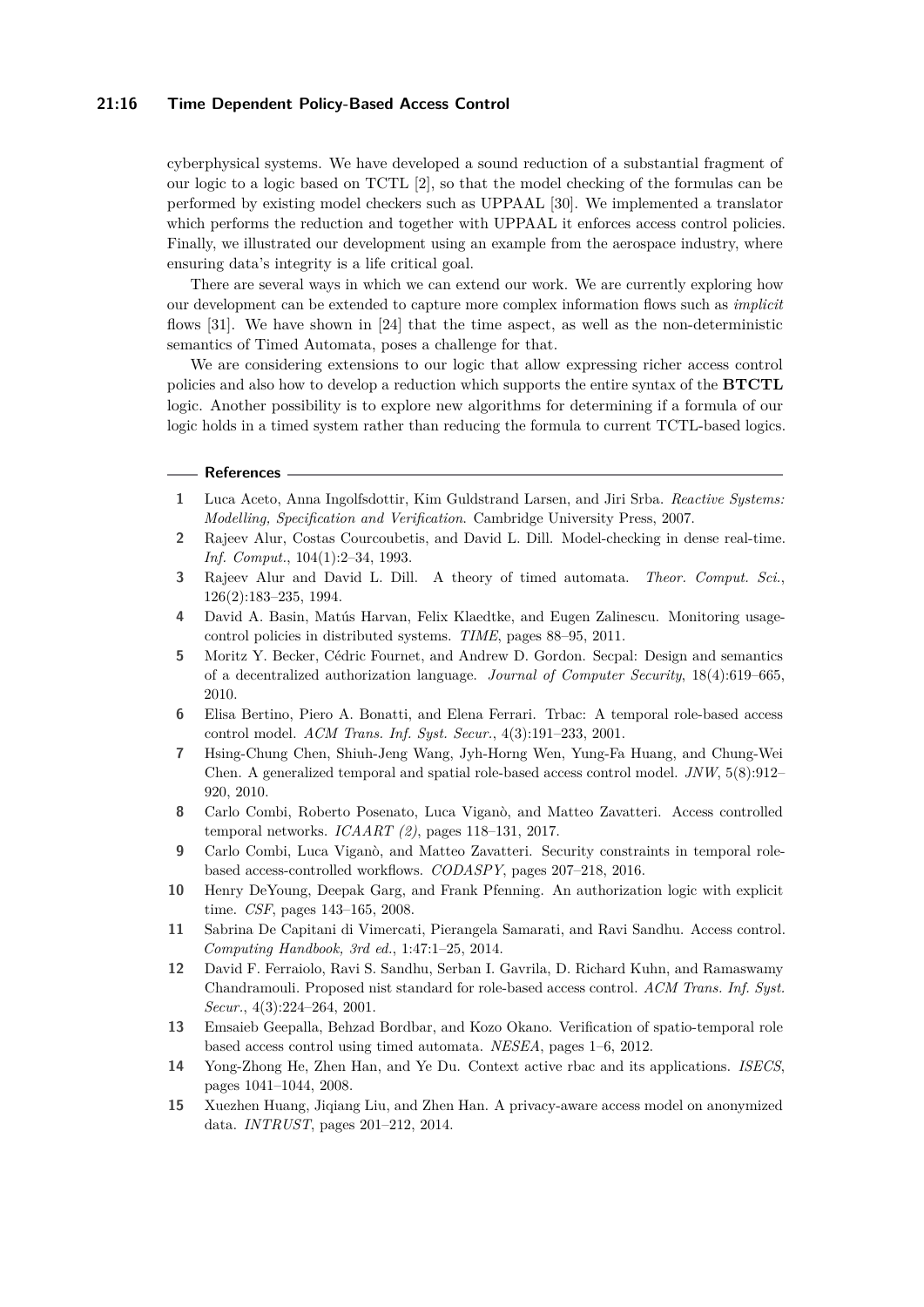- <span id="page-16-15"></span>**16** David N. Jansen and Roel Wieringa. Extending ctl with actions and real time. *J. Log. Comput.*, 12(4):607–621, 2002.
- <span id="page-16-2"></span>**17** Xin Jin, Ram Krishnan, and Ravi S. Sandhu. A unified attribute-based access control model covering dac, mac and rbac. *DBSec*, pages 41–45, 2012.
- <span id="page-16-12"></span>**18** James Joshi, Elisa Bertino, Usman Latif, and Arif Ghafoor. A generalized temporal rolebased access control model. *IEEE Trans. Knowl. Data Eng.*, 17(1):4–23, 2005.
- <span id="page-16-7"></span>**19** M. Fahim Ferdous Khan and Ken Sakamura. A discretionary delegation framework for access control systems. *OTM Conferences*, pages 865–882, 2016.
- <span id="page-16-10"></span>**20** Samrat Mondal and Shamik Sural. Security analysis of temporal-rbac using timed automata. *IAS*, pages 37–40, 2008.
- <span id="page-16-11"></span>**21** Samrat Mondal, Shamik Sural, and Vijayalakshmi Atluri. Security analysis of gtrbac and its variants using model checking. *Computers and Security*, 30(2-3):128–147, 2011.
- <span id="page-16-5"></span>**22** Kevin Mueller, Michael Paulitsch, Sergey Tverdyshev, and Holger Blasum. Mils-related information flow control in the avionic domain: A view on security-enhancing software architectures. *DSN Workshops*, pages 1–6, 2012.
- <span id="page-16-14"></span>**23** Andrew C. Myers and Barbara Liskov. A decentralized model for information flow control. In *ACM Symposium on Operating System Principles, SOSP 1997*, pages 129–142. ACM, 1997.
- <span id="page-16-19"></span>**24** Flemming Nielson, Hanne Riis Nielson, and Panagiotis Vasilikos. Information flow for timed automata. *Accepted for Springer Lecture Notes in Computer Science*, 2017.
- <span id="page-16-3"></span>**25** Hanne Riis Nielson and Flemming Nielson. Content dependent information flow control. *J. Log. Algebr. Meth. Program.*, 87:6–32, 2017.
- <span id="page-16-13"></span>**26** Martin Leth Pedersen, Michael Hedegaard Sørensen, Daniel Lux, Ulrik Nyman, and René Rydhof Hansen. The timed decentralised label model. *NordSec*, pages 27–43, 2015.
- <span id="page-16-6"></span>**27** Carlos Ribeiro, Andre Zuquete, Paulo Ferreira, and Paulo Guedes. Spl: An access control language for security policies and complex constraints. *NDSS*, 2001.
- <span id="page-16-1"></span>**28** Ravi S. Sandhu. Lattice-based access control models. *IEEE Computer*, 1993.
- <span id="page-16-0"></span>**29** Ravi S. Sandhu and P. Samarati. Access control: Principles and practice. *IEEE Com. Mag.*, 1996.
- <span id="page-16-4"></span>**30** UPPALL. <http://www.uppaal.com/index.php?sida=200&rubrik=95>.
- <span id="page-16-18"></span>**31** Dennis M. Volpano, Geoffrey Smith, and Cynthia E. Irvine. A sound type system for secure flow analysis. *Journal of Computer Security*, 4(2/3):167–188, 1996.
- <span id="page-16-9"></span>**32** OASIS eXtensible Access Control Markup Language. [https://www.oasis-open.org/](https://www.oasis-open.org/committees/tc_home.php?wg_abbrev=xacml) [committees/tc\\_home.php?wg\\_abbrev=xacml](https://www.oasis-open.org/committees/tc_home.php?wg_abbrev=xacml).
- <span id="page-16-17"></span>**33** eXtensible Markup Language(XML) . <https://www.w3.org/XML/>.
- <span id="page-16-8"></span>**34** Wenrong Zeng, Yuhao Yang, and Bo Luo. Content-based access control: Use data content to assist access control for large-scale content-centric databases. *BigData Conference*, pages 701–710, 2014.

## <span id="page-16-16"></span>**A Proof of Theorem [7](#page-13-1)**

**Proof.** The proof proceeds by structural induction on  $\phi$ . The base cases are trivial since  $\mathcal{T}[\![\phi]\!] = \phi$ , the formula  $\phi$  does not include any constraint about the clock *t*, and  $\gamma \cong \gamma'$ .

**■** The case  $\forall \Box_{\mathfrak{b}}(\phi_1, \phi_2)$ . Assume that  $\gamma \models \forall \Box_b(\phi_1, \phi_2)$  and thus by definition:

<span id="page-16-20"></span>
$$
\forall \gamma_0 \stackrel{\mathfrak{b}_1}{\Rightarrow} \gamma_1 \stackrel{\mathfrak{b}_2}{\Rightarrow} .. \in \mathbf{Trace}_{\gamma} : \forall i \ge 1 : \mathfrak{b}_i = \mathfrak{b} \Rightarrow \gamma_{i-1} \models \phi_1 \text{ and } \gamma_i \models \phi_2.
$$
 (1)